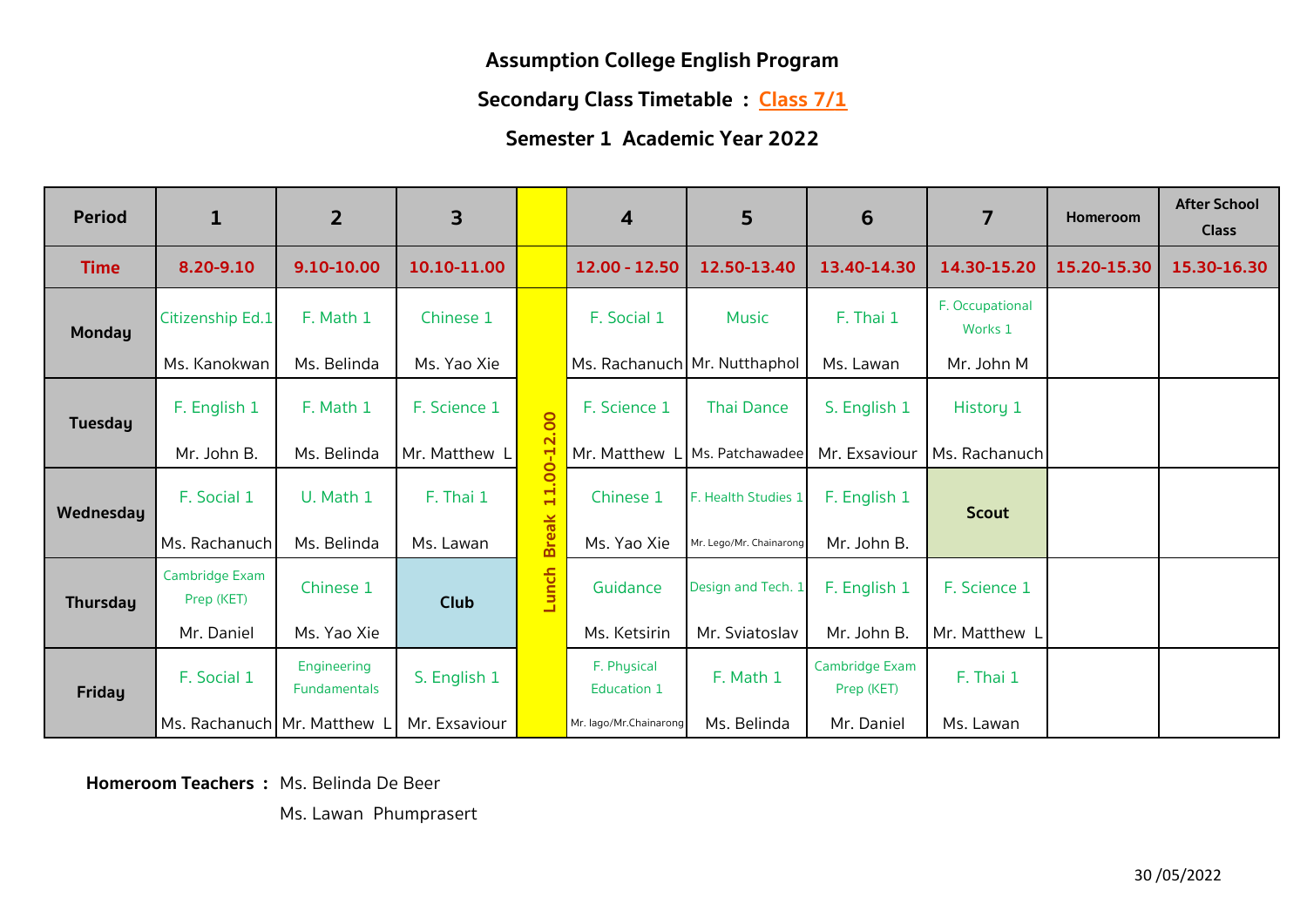**Secondary Class Timetable : Class 7/2**

## **Semester 1 Academic Year 2022**

| <b>Period</b>   | $\mathbf{1}$                 | $\overline{2}$              | 3                            |              | 4                    | 5             | 6                                     | $\overline{7}$   | Homeroom    | <b>After School</b><br><b>Class</b> |
|-----------------|------------------------------|-----------------------------|------------------------------|--------------|----------------------|---------------|---------------------------------------|------------------|-------------|-------------------------------------|
| <b>Time</b>     | 8.20-9.10                    | 9.10-10.00                  | 10.10-11.00                  |              | 12.00 - 12.50        | 12.50-13.40   | 13.40-14.30                           | 14.30-15.20      | 15.20-15.30 | 15.30-16.30                         |
| <b>Monday</b>   | Cambridge Exam<br>Prep (KET) | F. Social 1                 | F. Science 1                 |              | F. Science 1         | F. Math 1     | F. Occupational<br>Works 1            | Chinese 1        |             |                                     |
|                 | Mr. Daniel                   | Ms. Rachanuch Mr. Matthew I |                              |              | Mr. Matthew I        | Ms. Belinda   | Mr. John M                            | Ms. Yao Xie      |             |                                     |
| <b>Tuesday</b>  | F. Science 1                 | S. English 1                | F. English 1                 |              | F. Math 1            | History 1     | <b>Thai Dance</b>                     | Citizenship Ed.1 |             |                                     |
|                 | Mr. Matthew L                | Mr. Exsaviour               | Mr. John B.                  |              | Ms. Belinda          |               | Ms. Rachanuch Ms. Patchawadee         | Ms. Kanokwan     |             |                                     |
| Wednesday       | U. Math 1                    | F. Social 1                 | Chinese 1                    | 11.00-12.00  | F. Health Studies 1  | F. English 1  | F. Thai 1                             | <b>Scout</b>     |             |                                     |
|                 | Ms. Belinda                  | Ms. Rachanuch               | Ms. Yao Xie                  | <b>Break</b> | Mr. Lago/Mr.Kittiwat | Mr. John B.   | Ms. Lawan                             |                  |             |                                     |
| <b>Thursday</b> | Chinese 1                    | Design and Tech. 1          | Club                         | Lunch        | F. English 1         | F. Social 1   | Guidance                              | F. Thai 1        |             |                                     |
|                 | Ms. Yao Xie                  | Mr. John M                  |                              |              | Mr. John B.          | Ms. Rachanuch | Ms. Ketsirin                          | Ms. Lawan        |             |                                     |
| <b>Friday</b>   | Engineering<br>Fundamentals  | F. Math 1                   | Cambridge Exam<br>Prep (KET) |              | S. English 1         | F. Thai 1     | F. Physical<br>Education 1            | <b>Music</b>     |             |                                     |
|                 | Mr. Matthew L                | Ms. Belinda                 | Mr. Daniel                   |              | Mr. Exsaviour        | Ms. Lawan     | Mr. lago/Mr.Chainarong Mr. Nutthaphol |                  |             |                                     |

**Homeroom Teachers :** Mr. Lago Ridgard

Ms. Rachanuch Rattanasan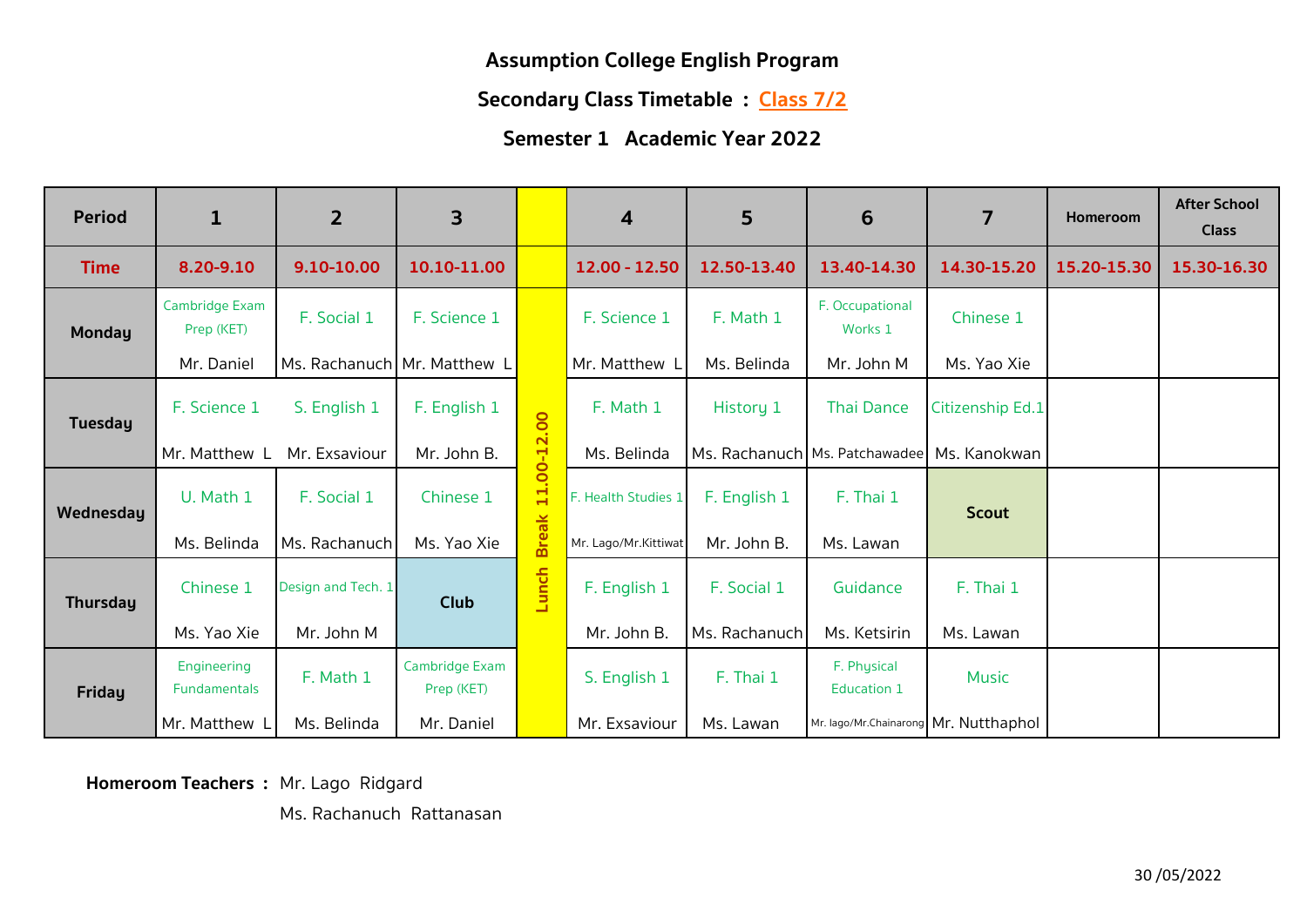# **Secondary Class Timetable : Class 7/3**

## **Semester 1 Academic Year 2022**

| <b>Period</b>   | $\mathbf{1}$ | $\overline{2}$   | 3                            |              | 4                            | 5                            | 6                                  | $\overline{7}$             | Homeroom    | <b>After School</b><br><b>Class</b> |
|-----------------|--------------|------------------|------------------------------|--------------|------------------------------|------------------------------|------------------------------------|----------------------------|-------------|-------------------------------------|
| <b>Time</b>     | 8.20-9.10    | 9.10-10.00       | 10.10-11.00                  |              | 12.00 - 12.50                | 12.50-13.40                  | 13.40-14.30                        | 14.30-15.20                | 15.20-15.30 | 15.30-16.30                         |
| <b>Monday</b>   | F. Math 1    | F. Science 1     | F. Social 1                  |              | Cambridge Exam<br>Prep (KET) | F. Occupational<br>Works 1   | <b>Music</b>                       | F. Thai 1                  |             |                                     |
|                 | Ms. Belinda  | Mr. Matthew      | Ms. Rachanuch                |              | Mr. Daniel                   | Mr. John M                   | Mr. Nutthaphol                     | Ms. Lawan                  |             |                                     |
| <b>Tuesday</b>  | F. Math 1    | Citizenship Ed.1 | History 1                    |              | F. English 1                 | S. English 1                 | Chinese 1                          | <b>Thai Dance</b>          |             |                                     |
|                 | Ms. Belinda  |                  | Ms. Kanokwan   Ms. Rachanuch |              | Mr. John B.                  | Mr. Exsaviour                | Ms. Yao Xie                        | Ms. Patchawadee            |             |                                     |
| Wednesday       | F. Science 1 | F. Science 1     | F. English 1                 | 11.00-12.00  | U. Math 1                    | F. Social 1                  | F. Health Studies 1                | <b>Scout</b>               |             |                                     |
|                 | Mr. Matthew  | Mr. Matthew I    | Mr. John B.                  | <b>Break</b> | Ms. Belinda                  |                              | Ms. Rachanuch Mr. Lago/Mr.Kittiwat |                            |             |                                     |
| <b>Thursday</b> | F. Thai 1    | F. English 1     | Club                         | Lunch        | Chinese 1                    | Guidance                     | Design and Tech. 1                 | F. Social 1                |             |                                     |
|                 | Ms. Lawan    | Mr. John B.      |                              |              | Ms. Yao Xie                  | Ms. Ketsirin                 | Mr. John M                         | Ms. Rachanuch              |             |                                     |
| <b>Friday</b>   | F. Math 1    | S. English 1     | Engineering<br>Fundamentals  |              | F. Thai 1                    | Cambridge Exam<br>Prep (KET) | Chinese 1                          | F. Physical<br>Education 1 |             |                                     |
|                 | Ms. Belinda  | Mr. Exsaviour    | Mr. Matthew L                |              | Ms. Lawan                    | Mr. Daniel                   | Ms. Yao Xie                        | Mr. lago/Mr.Chainarong     |             |                                     |

**Homeroom Teachers :** Ms. Yao Xie

Ms. Onnarin Namphon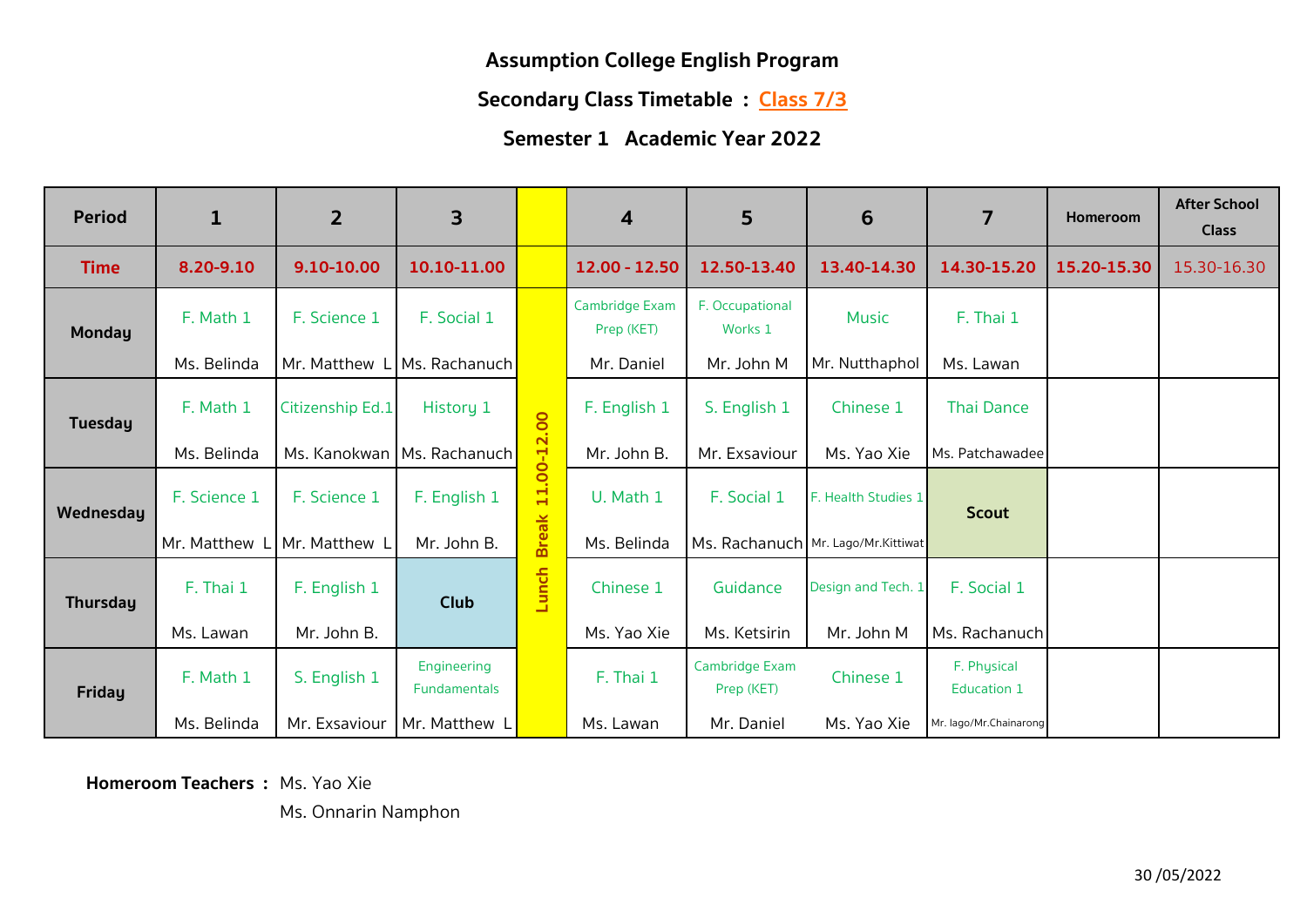**Secondary Class Timetable : Class 8/1**

#### **Semester 1 Academic Year 2022**

| <b>Period</b>   | $\mathbf{1}$       | $\overline{2}$                     | 3            |              | $\boldsymbol{4}$             | 5                            | 6             | $\overline{7}$             | Homeroom    | <b>After School</b><br><b>Class</b> |
|-----------------|--------------------|------------------------------------|--------------|--------------|------------------------------|------------------------------|---------------|----------------------------|-------------|-------------------------------------|
| <b>Time</b>     | 8.20-9.10          | 9.10-10.00                         | 10.10-11.00  |              | 12.00 - 12.50                | 12.50-13.40                  | 13.40-14.30   | 14.30-15.20                | 15.20-15.30 | 15.30-16.30                         |
| <b>Monday</b>   | Design and Tech. 2 | Intro. To Health<br><b>Science</b> | F. Math 3    |              | F. English 3                 | S. English 3                 | F. Thai 3     | F. Physical<br>Education 3 |             |                                     |
|                 | Ms. Shilpa         | Ms. Mary                           | Mr. Ricado   |              | Mr. lan                      | Mr. Stephen D                | Mr. Samchai   | MR. lago/Mr.Kittiwat       |             |                                     |
| Tuesday         | F. Science 3       |                                    | F. Math 3    |              | Guidance                     | Chinese 3                    | Art           | Citizenship Ed.3           |             |                                     |
|                 |                    | Ms. Mary                           | Mr. Ricado   |              | Ms. Ketsirin                 | Ms. Jin Hua                  | Mr. Paramanoo | Mr. Auttapon               |             |                                     |
| Wednesday       | F. Thai 3          | Chinese 3                          | F. Science 3 | 11.00-12.00  | F. English 3                 | Cambridge Exam<br>Prep (PET) | F. Social 3   | <b>Scout</b>               |             |                                     |
|                 | Mr. Samchai        | Ms. Jin Hua                        | Ms. Mary     | <b>Break</b> | Mr. lan                      | Mr. Daniel                   | Mr. Auttapon  |                            |             |                                     |
| <b>Thursday</b> | F. English 3       | F. Math 3                          | <b>Club</b>  | Lunch        | Cambridge Exam<br>Prep (PET) | F. Health<br>Studies 3       | F. Thai 3     | F. Social 3                |             |                                     |
|                 | Mr. lan            | Mr. Ricado                         |              |              | Mr. Daniel                   | Mr. lago                     | Mr. Samchai   | Mr. Auttapon               |             |                                     |
| Friday          | Chinese 3          | F. Occupational<br>Works 3         | U. Math 3    |              | <b>History 3</b>             | S. English 3                 | F. Social 3   | <b>Music</b>               |             |                                     |
|                 | Ms. Jin Hua        | Mr. John M                         | Mr. Ricado   |              | Ms. Kanokwan                 | Mr. Stephen D                | Mr. Auttapon  | Mr. Punnawat               |             |                                     |

**Homeroom Teachers :** Mr. Stephen Daily

Mr. Paramanoo Malawaejan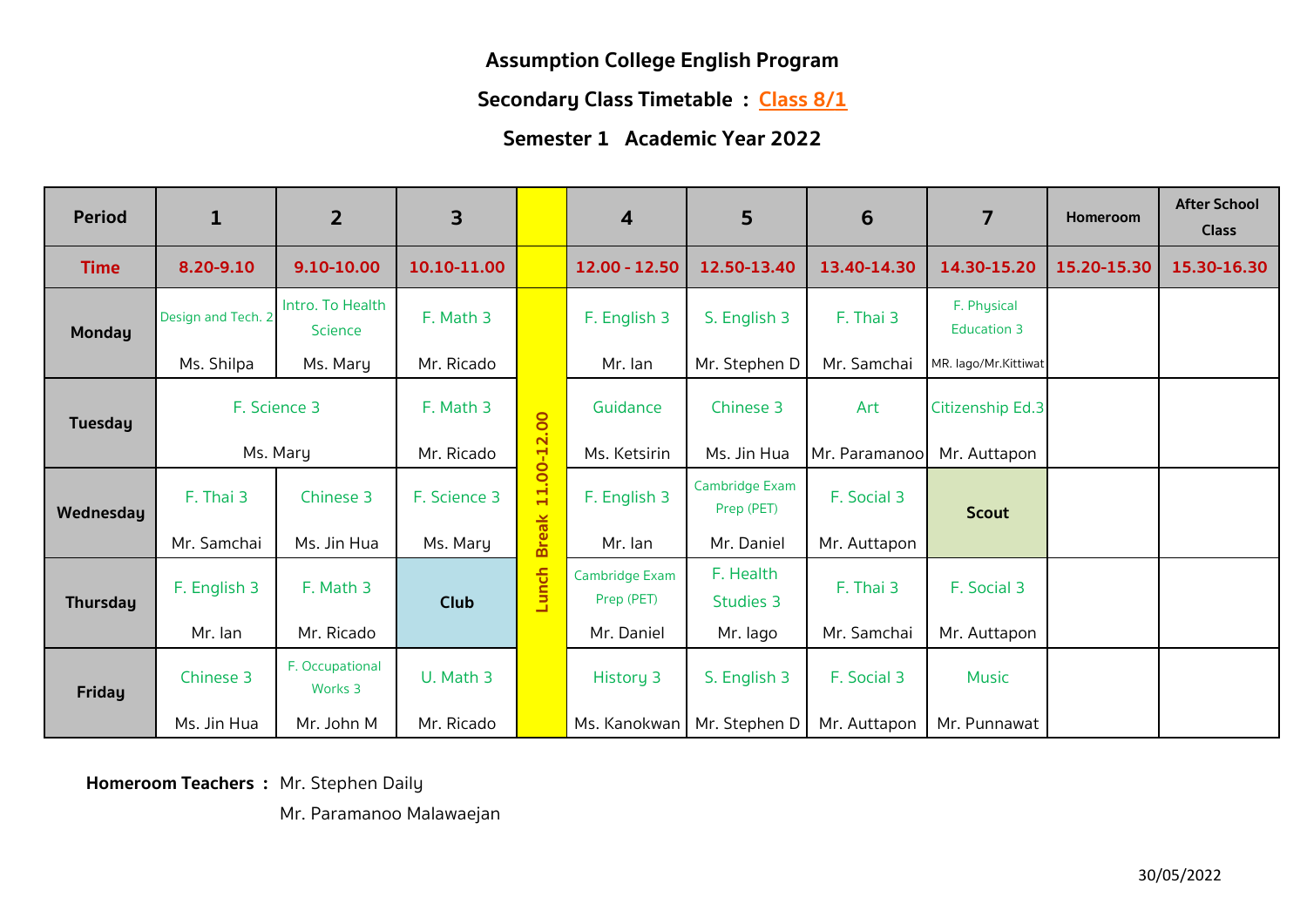**Secondary Class Timetable : Class 8/2**

## **Semester 1 Academic Year 2022**

| <b>Period</b>   | $\mathbf{1}$                 | 2 <sup>1</sup>      | 3                          |              | $\boldsymbol{4}$             | 5                          | 6                | 7            | Homeroom    | <b>After School</b><br><b>Class</b> |
|-----------------|------------------------------|---------------------|----------------------------|--------------|------------------------------|----------------------------|------------------|--------------|-------------|-------------------------------------|
| <b>Time</b>     | 8.20-9.10                    | 9.10-10.00          | 10.10-11.00                |              | $12.00 - 12.50$              | 12.50-13.40                | 13.40-14.30      | 14.30-15.20  | 15.20-15.30 | 15.30-16.30                         |
| <b>Monday</b>   | Intro. To Health<br>Science  | F. Social 3         | S. English 3               |              | F. Math 3                    | F. Physical<br>Education 3 | Chinese 3        | F. Thai 3    |             |                                     |
|                 | Ms. Mary                     | Mr. Auttapon        | Mr. Stephen D              |              | Mr. Ricado                   | MR. lago/Mr.Kittiwat       | Ms. Yao Xie      | Mr. Samchai  |             |                                     |
| <b>Tuesday</b>  | Cambridge Exam<br>Prep (PET) | Chinese 3           | F. Science 3               |              | F. Science 3                 | Guidance                   | Citizenship Ed.3 | F. Thai 3    |             |                                     |
|                 | Mr. Daniel                   | Ms. Yao Xie         | Ms. Mary                   |              | Ms. Mary                     | Ms. Ketsirin               | Mr. Auttapon     | Mr. Samchai  |             |                                     |
| Wednesday       | F. Science 3                 | F. English 3        | F. Math 3                  | 11.00-12.00  | Cambridge Exam<br>Prep (PET) | Chinese 3                  | Music            | <b>Scout</b> |             |                                     |
|                 | Ms. Mary                     | Mr. lan             | Mr. Ricado                 | <b>Break</b> | Mr. Daniel                   | Ms. Yao Xie                | Mr. Punnawat     |              |             |                                     |
| <b>Thursday</b> | F. Math 3                    | F. Health Studies 3 | Club                       | Lunch        | Design and Tech. 2           | S. English 3               | F. Social 3      | F. English 3 |             |                                     |
|                 | Mr. Ricado                   | Mr. lago            |                            |              | Ms. Shilpa                   | Mr. Stephen D              | Mr. Auttapon     | Mr. lan      |             |                                     |
| <b>Friday</b>   | F. Social 3                  | History 3           | F. Occupational<br>Works 3 |              | F. English 3                 | F. Thai 3                  | Art              | U. Math 3    |             |                                     |
|                 | Mr. Auttapon                 | Ms. Kanokwan        | Mr. John M                 |              | Mr. lan                      | Mr. Samchai                | Mr. Paramanoo    | Mr. Ricado   |             |                                     |

**Homeroom Teachers : Ms. Mary Vatral** 

Mr. Punnawat Pathummanon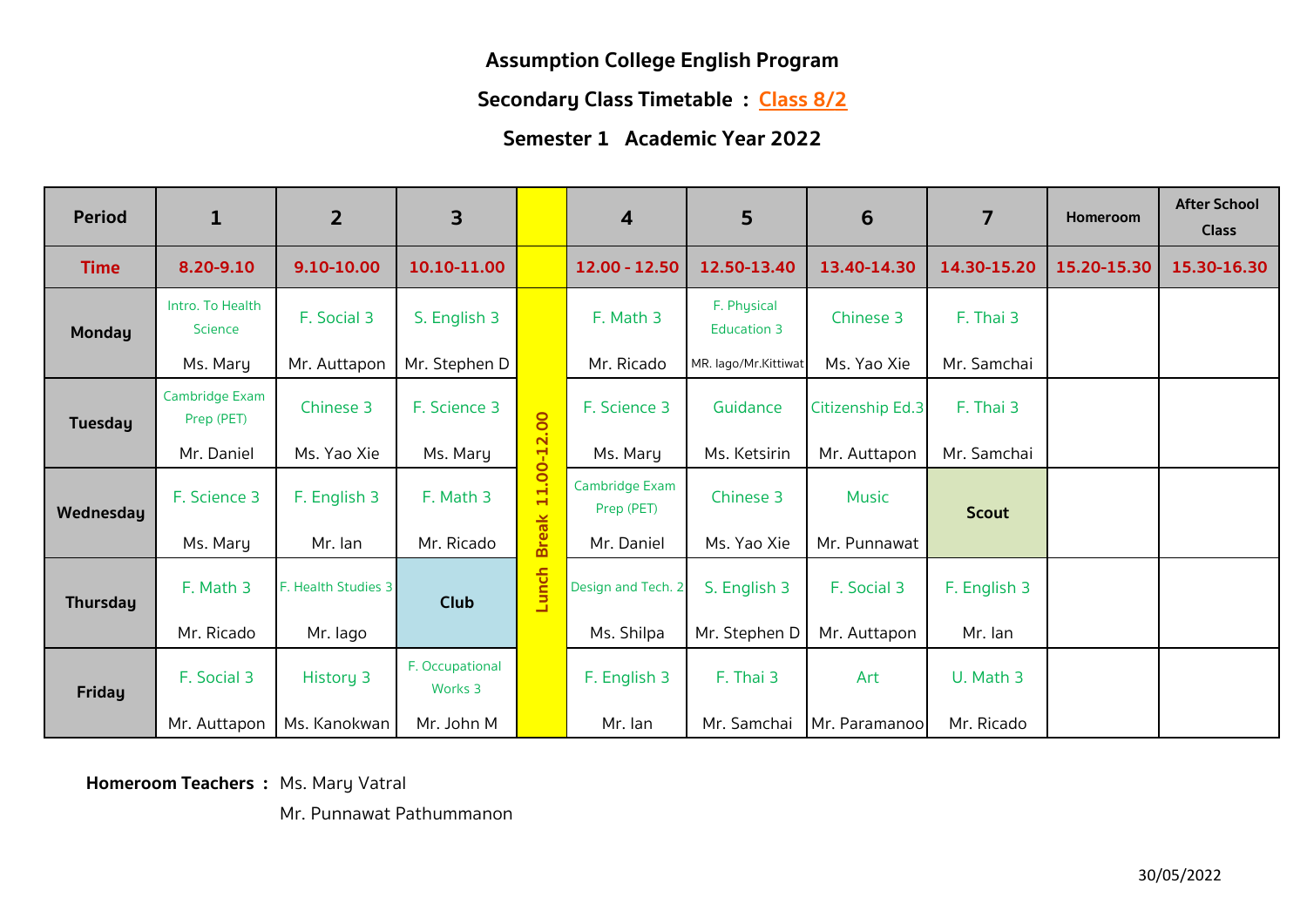**Secondary Class Timetable : Class 8/3**

## **Semester 1 Academic Year 2022**

| <b>Period</b>   | $\mathbf{1}$               | $\overline{2}$               | 3                                  |              | $\boldsymbol{4}$       | 5                | 6                                 | $\overline{7}$     | Homeroom    | <b>After School</b><br><b>Class</b> |
|-----------------|----------------------------|------------------------------|------------------------------------|--------------|------------------------|------------------|-----------------------------------|--------------------|-------------|-------------------------------------|
| <b>Time</b>     | 8.20-9.10                  | 9.10-10.00                   | 10.10-11.00                        |              | $12.00 - 12.50$        | 12.50-13.40      | 13.40-14.30                       | 14.30-15.20        | 15.20-15.30 | 15.30-16.30                         |
| <b>Monday</b>   | F. English 3               | F. Math 3                    | Intro. To Health<br><b>Science</b> |              | F. Social 3            | F. Thai 3        | F. Physical<br><b>Education 3</b> | <b>Music</b>       |             |                                     |
|                 | Mr. Ian                    | Mr. Ricado                   | Ms. Mary                           |              | Mr. Auttapon           | Mr. Samchai      | MR. lago/Mr.Kittiwat              | Mr. Punnawat       |             |                                     |
| <b>Tuesday</b>  | S. English 3               | F. Math 3                    | Chinese 3                          |              | F. English 3           | Citizenship Ed.3 | Guidance                          | Art                |             |                                     |
|                 | Mr. Stephen D              | Mr. Ricado                   | Ms. Yao Xie                        |              | Mr. Ian                | Mr. Auttapon     | Ms. Ketsirin                      | Mr. Paramanool     |             |                                     |
| Wednesday       | Chinese 3                  | F. Math 3                    | F. English 3                       | 11.00-12.00  | F. Social 3            |                  | F. Science 3                      | <b>Scout</b>       |             |                                     |
|                 | Ms. Yao Xie                | Mr. Ricado                   | Mr. Ian                            | <b>Break</b> | Mr. Auttapon           |                  | Ms. Mary                          |                    |             |                                     |
| <b>Thursday</b> | F. Thai 3                  | Cambridge Exam<br>Prep (PET) | Club                               | Lunch        | F. Health<br>Studies 3 | History 3        | Chinese 3                         | Design and Tech. 2 |             |                                     |
|                 | Mr. Samchai                | Mr. Daniel                   |                                    |              | Mr. lago               | Ms. Kanokwan     | Ms. Yao Xie                       | Ms. Shilpa         |             |                                     |
| <b>Friday</b>   | F. Occupational<br>Works 3 | Cambridge Exam<br>Prep (PET) | F. Thai 3                          |              | U. Math 3              | F. Social 3      | F. Science 3                      | S. English 3       |             |                                     |
|                 | Mr. John M                 | Mr. Daniel                   | Mr. Samchai                        |              | Mr. Ricado             | Mr. Auttapon     | Ms. Mary                          | Mr. Stephen D      |             |                                     |

**Homeroom Teachers :** Ms. Shilpa Chauhan

Mr. Auttapon Sapkam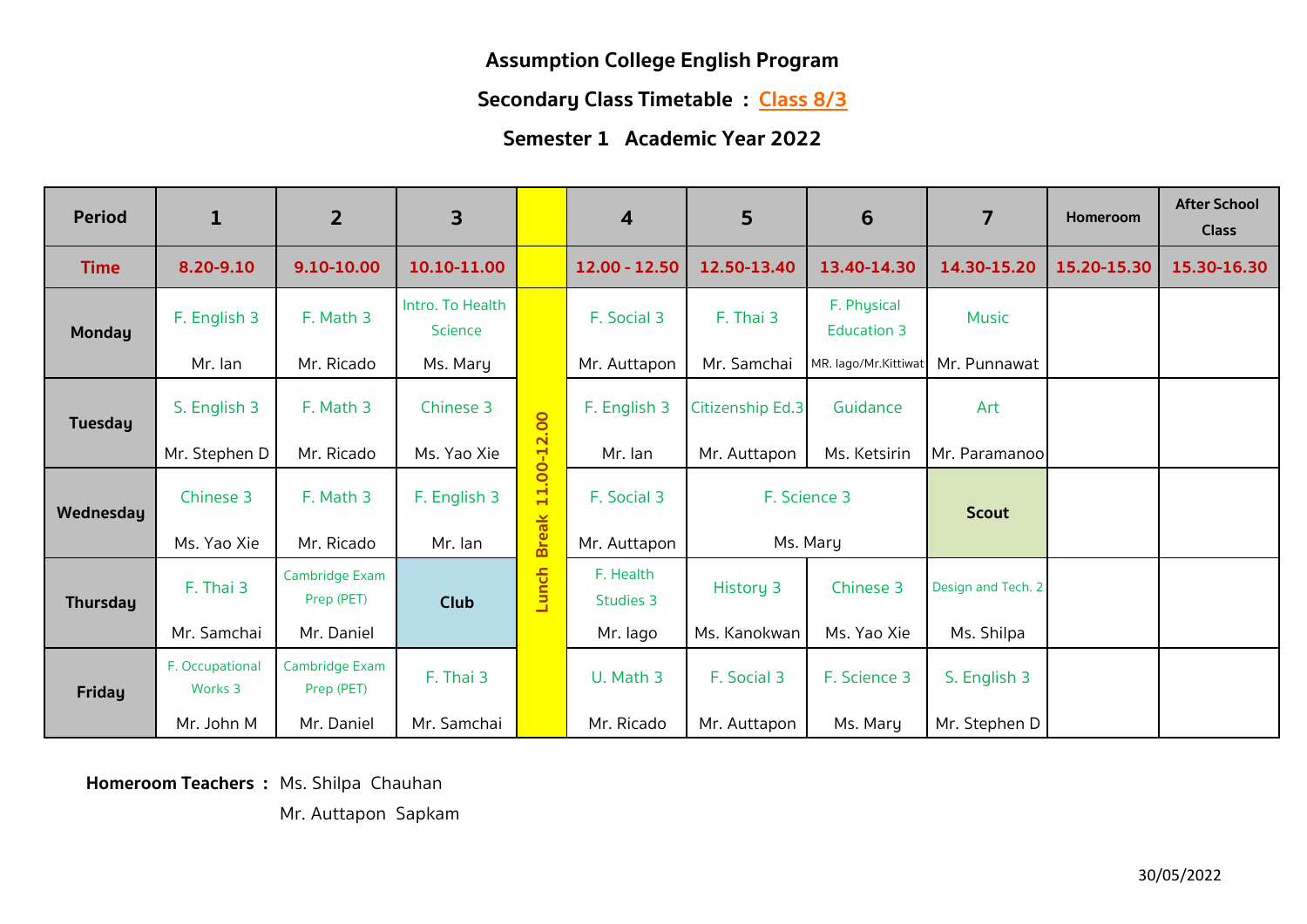**Secondary Class Timetable : Class 9/1** 

#### **Semester 1 Academic Year 2022**

| <b>Period</b>   | $\mathbf{1}$  | $\overline{2}$ | 3                                     |              | 4                    | 5                    | 6                                 | 7                                  | <b>Homeroom</b> | <b>After School</b><br><b>Class</b> |
|-----------------|---------------|----------------|---------------------------------------|--------------|----------------------|----------------------|-----------------------------------|------------------------------------|-----------------|-------------------------------------|
| <b>Time</b>     | 8.20-9.10     | 9.10-10.00     | 10.10-11.00                           |              | 12.00 - 12.50        | 12.50-13.40          | 13.40-14.30                       | 14.30-15.20                        | 15.20-15.30     | 15.30-16.30                         |
| <b>Monday</b>   | F. Thai 5     |                | F. Science 5                          |              | Chinese 5            | Citizenship Ed.5     | S. English 5                      | F. Health<br><b>Studies 5</b>      |                 |                                     |
|                 | Ms. Vorranun  |                | Mr. Seth                              |              | Ms. Jin Hua          | Ms. Kunjira          | Mr. John B                        | Mr. Ryan                           |                 |                                     |
| <b>Tuesday</b>  | U. Science 5  | F. Math 5      | F. Occupational<br>Works <sub>5</sub> |              | F. Science 5         | Reading &<br>Writing | F. Physical<br><b>Education 5</b> | F. Social 5                        |                 |                                     |
|                 | Mr. Seth      | Mr. Mark       | Mr. John M                            |              | Mr. Seth             | Mr. John S           |                                   | Mr. lago/Mr. Jirapon Mr. Pakkapong |                 |                                     |
| Wednesday       | F. Thai 5     | F. English 5   | History 5                             | 11.00-12.00  | F. Math 5            | Design and Tech. 3   | Chinese 5                         | <b>Scout</b>                       |                 |                                     |
|                 | Ms. Vorranun  | Mr. Douglas    | Ms. Kanokwan                          | <b>Break</b> | Mr. Mark             | Ms. Shilpa           | Ms. Jin Hua                       |                                    |                 |                                     |
| <b>Thursday</b> | F. English 5  | U. Math 5      | Club                                  | Lunch        | Reading &<br>Writing | F. Math 5            | F. Social 5                       | F. Thai 5                          |                 |                                     |
|                 | Mr. Douglas   | Ms. Belinda    |                                       |              | Mr. John S           | Mr. Mark             | Mr. Pakkapong                     | Ms. Vorranun                       |                 |                                     |
| <b>Friday</b>   | F. Social 5   | S. English 5   | Guidance                              |              | F. English 5         | <b>Music</b>         | Chinese 5                         | <b>Thai Dance</b>                  |                 |                                     |
|                 | Mr. Pakkapong | Mr. Jonh B     | Ms. Ketsirin                          |              | Mr. Douglas          | Mr. Punnawat         | Ms. Jin Hua                       | Ms. Patchawadee                    |                 |                                     |

**Homeroom Teachers :** Mr. Seth Farvour

Mr. Pakkapong Laoyonkham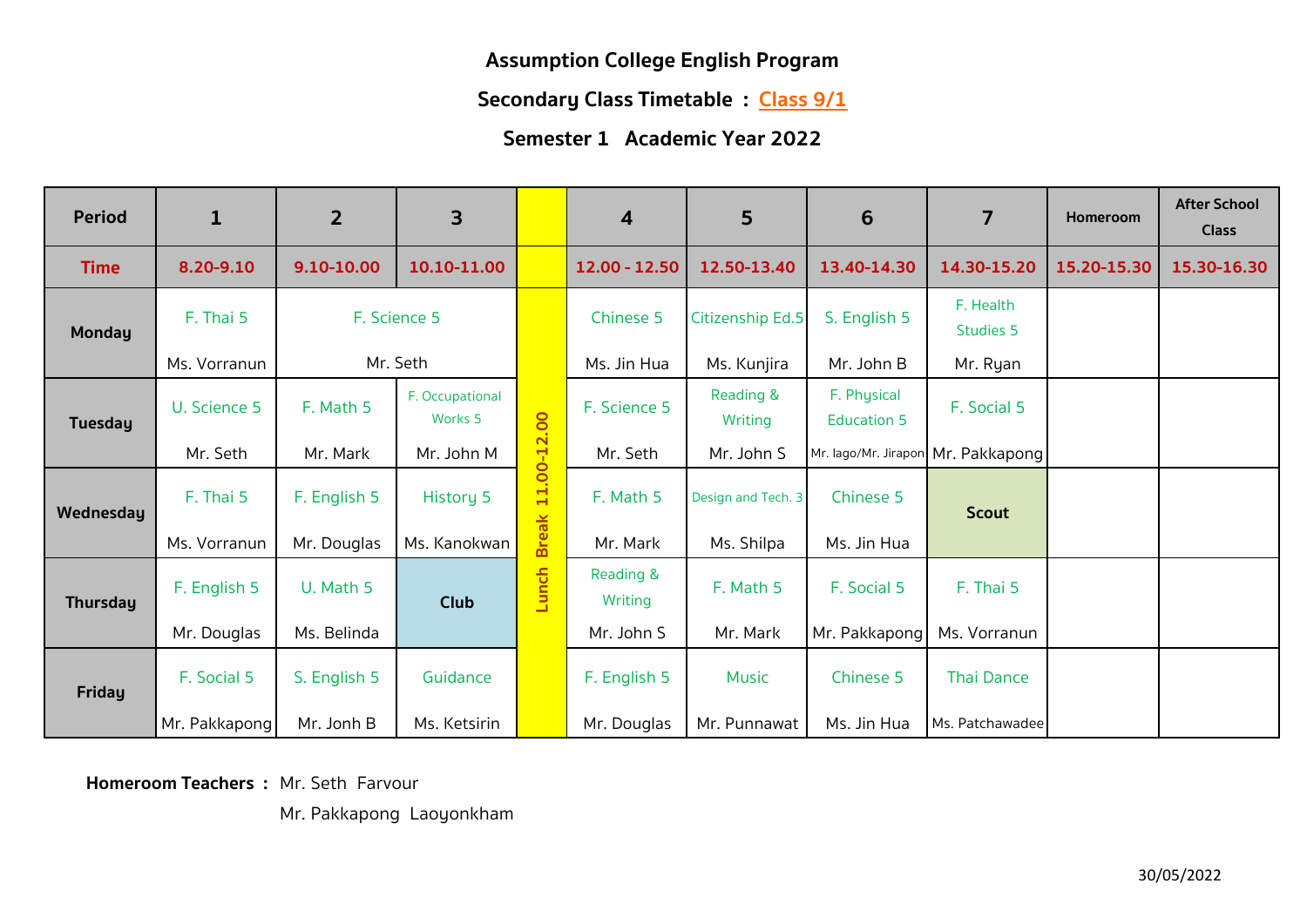**Secondary Class Timetable : Class 9/2**

## **Semester 1 Academic Year 2022**

| <b>Period</b>   | $\mathbf{1}$         | $\overline{2}$ | 3                |              | 4                    | 5             | 6                             | $\overline{7}$                        | Homeroom    | <b>After School</b><br><b>Class</b> |
|-----------------|----------------------|----------------|------------------|--------------|----------------------|---------------|-------------------------------|---------------------------------------|-------------|-------------------------------------|
| <b>Time</b>     | 8.20-9.10            | 9.10-10.00     | 10.10-11.00      |              | $12.00 - 12.50$      | 12.50-13.40   | 13.40-14.30                   | 14.30-15.20                           | 15.20-15.30 | 15.30-16.30                         |
| <b>Monday</b>   | U. Science 5         | Chinese 5      | F. Social 5      |              | S. English 5         | <b>Music</b>  | F. Health<br><b>Studies 5</b> | F. Thai 5                             |             |                                     |
|                 | Mr. Seth             | Ms. Jin Hua    | Mr. Pakkapong    |              | Mr. John B           | Mr. Punnawat  | Mr. Ryan                      | Ms. Vorranun                          |             |                                     |
| <b>Tuesday</b>  | Reading &<br>Writing | Chinese 5      | Citizenship Ed.5 |              | F. Math 5            | F. Social 5   | F. English 5                  | F. Occupational<br>Works <sub>5</sub> |             |                                     |
|                 | Mr. John S           | Ms. Jin Hua    | Ms. Kunjira      |              | Mr. Mark             | Mr. Pakkapong | Mr. Douglas                   | Mr. John M                            |             |                                     |
| Wednesday       | History 5            | F. Thai 5      | F. Math 5        | 11.00-12.00  | Reading &<br>Writing | F. English 5  | F. Social 5                   | <b>Scout</b>                          |             |                                     |
|                 | Ms. Kanokwan         | Ms. Vorranun   | Mr. Mark         | <b>Break</b> | Mr. John S           | Mr. Douglas   | Mr. Pakkapong                 |                                       |             |                                     |
| <b>Thursday</b> | S. English 5         | F. English 5   | Club             | Lunch        | U. Math 5            |               | F. Science 5                  | F. Physical<br><b>Education 5</b>     |             |                                     |
|                 | Mr. Jonh B           | Mr. Douglas    |                  |              | Ms. Belinda          |               | Mr. Seth                      | Mr. lago/Mr. Jirapon                  |             |                                     |
| <b>Friday</b>   | F. Math 5            | Guidance       | F. Science 5     |              | Design and Tech. 3   | Chinese 5     | <b>Thai Dance</b>             | F. Thai 5                             |             |                                     |
|                 | Mr. Mark             | Ms. Ketsirin   | Mr. Seth         |              | Ms. Shilpa           | Ms. Jin Hua   | Ms. Patchawadee               | Ms. Vorranun                          |             |                                     |

**Homeroom Teachers :** Mr. Ryan Toal

Mr. Nutthaphol Vanichkamolnun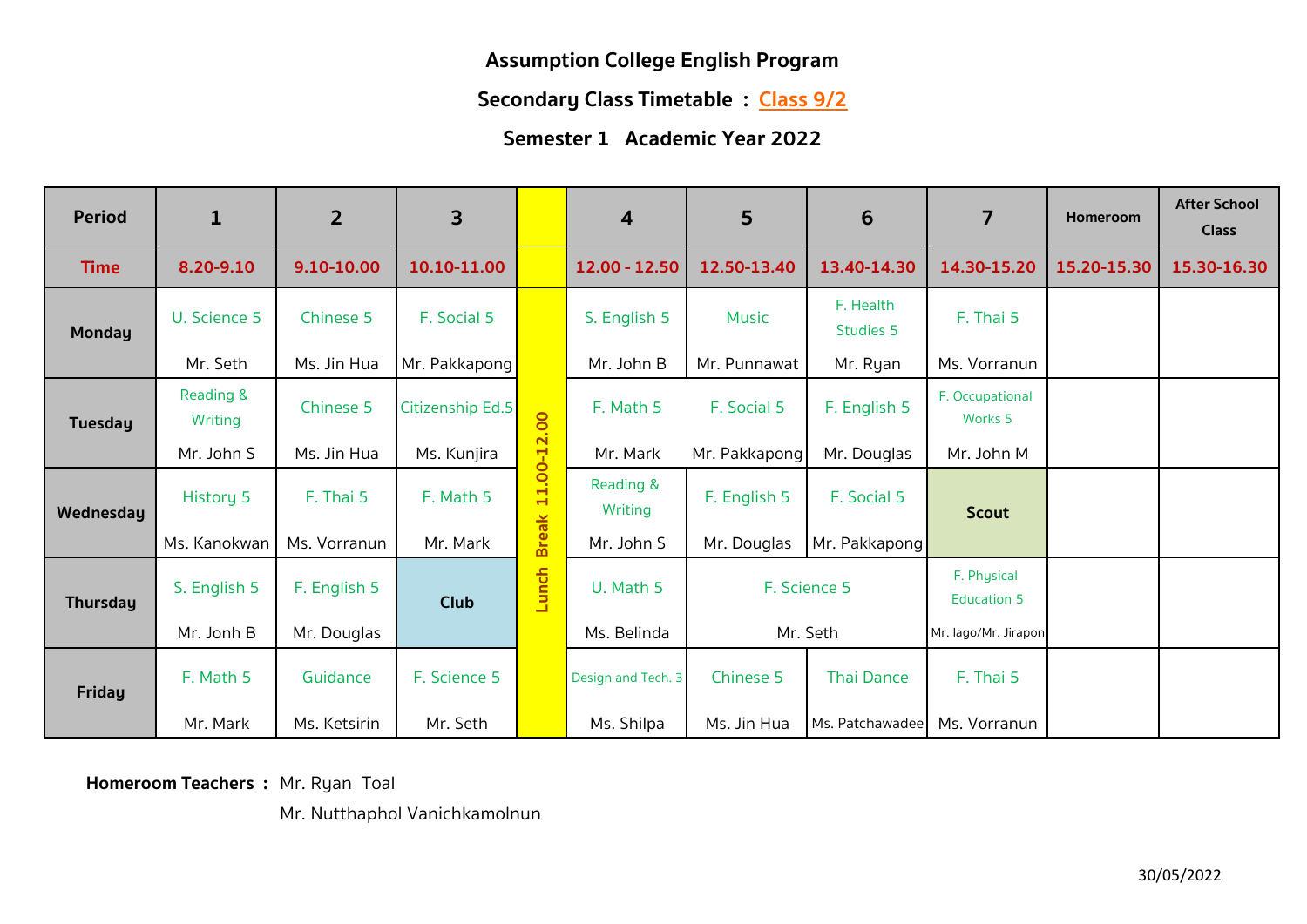**Secondary Class Timetable : Class 9/3**

#### **Semester 1 Academic Year 2022**

| <b>Period</b>   | $\mathbf{1}$         | $\overline{2}$   | 3            |              | $\overline{\mathbf{4}}$               | 5                             | 6                    | 7                                 | <b>Homeroom</b> | <b>After School</b><br><b>Class</b> |
|-----------------|----------------------|------------------|--------------|--------------|---------------------------------------|-------------------------------|----------------------|-----------------------------------|-----------------|-------------------------------------|
| <b>Time</b>     | 8.20-9.10            | 9.10-10.00       | 10.10-11.00  |              | 12.00 - 12.50                         | 12.50-13.40                   | 13.40-14.30          | 14.30-15.20                       | 15.20-15.30     | 15.30-16.30                         |
| <b>Monday</b>   | F. Math 5            | F. Social 5      | Chinese 5    |              | F. Health<br>Studies 5                | S. English 5                  | U. Science 5         | Citizenship Ed.5                  |                 |                                     |
|                 | Mr. Mark             | Mr. Pakkapong    | Ms. Jin Hua  |              | Mr. Ryan                              | Mr. John B                    | Mr. Seth             | Ms. Kunjira                       |                 |                                     |
| <b>Tuesday</b>  | Chinese 5            | F. Science 5     | F. English 5 |              | F. Occupational<br>Works <sub>5</sub> | F. Thai 5                     | Reading &<br>Writing | F. Physical<br><b>Education 5</b> |                 |                                     |
|                 | Ms. Jin Hua          | Mr. Seth         | Mr. Douglas  |              | Mr. John M                            | Ms. Vorranun                  | Mr. John S           | Mr. lago/Mr. Jirapon              |                 |                                     |
| Wednesday       | F. Math 5            | <b>History 5</b> | F. English 5 | 11.00-12.00  | F. Thai 5                             | Chinese 5                     | Design and Tech. 3   | <b>Scout</b>                      |                 |                                     |
|                 | Mr. Mark             | Ms. Kanokwan     | Mr. Douglas  | <b>Break</b> | Ms. Vorranun                          | Ms. Jin Hua                   | Ms. Shilpa           |                                   |                 |                                     |
| <b>Thursday</b> |                      | F. Science 5     | <b>Club</b>  | Lunch        | F. Math 5                             | F. Social 5                   | F. Thai 5            | <b>Music</b>                      |                 |                                     |
|                 |                      | Mr. Seth         |              |              | Mr. Mark                              | Mr. Pakkapong                 | Ms. Vorranun         | Mr. Punnawat                      |                 |                                     |
| <b>Friday</b>   | Reading &<br>Writing | F. English 5     | U. Math 5    |              | <b>Thai Dance</b>                     | F. Social 5                   | S. English 5         | Guidance                          |                 |                                     |
|                 | Mr. John S           | Mr. Douglas      | Ms. Belinda  |              |                                       | Ms. Patchawadee Mr. Pakkapong | Mr. Jonh B           | Ms. Ketsirin                      |                 |                                     |

**Homeroom Teachers : Mr. John McGhee** 

Ms. Vorranun Vongsurapaitoon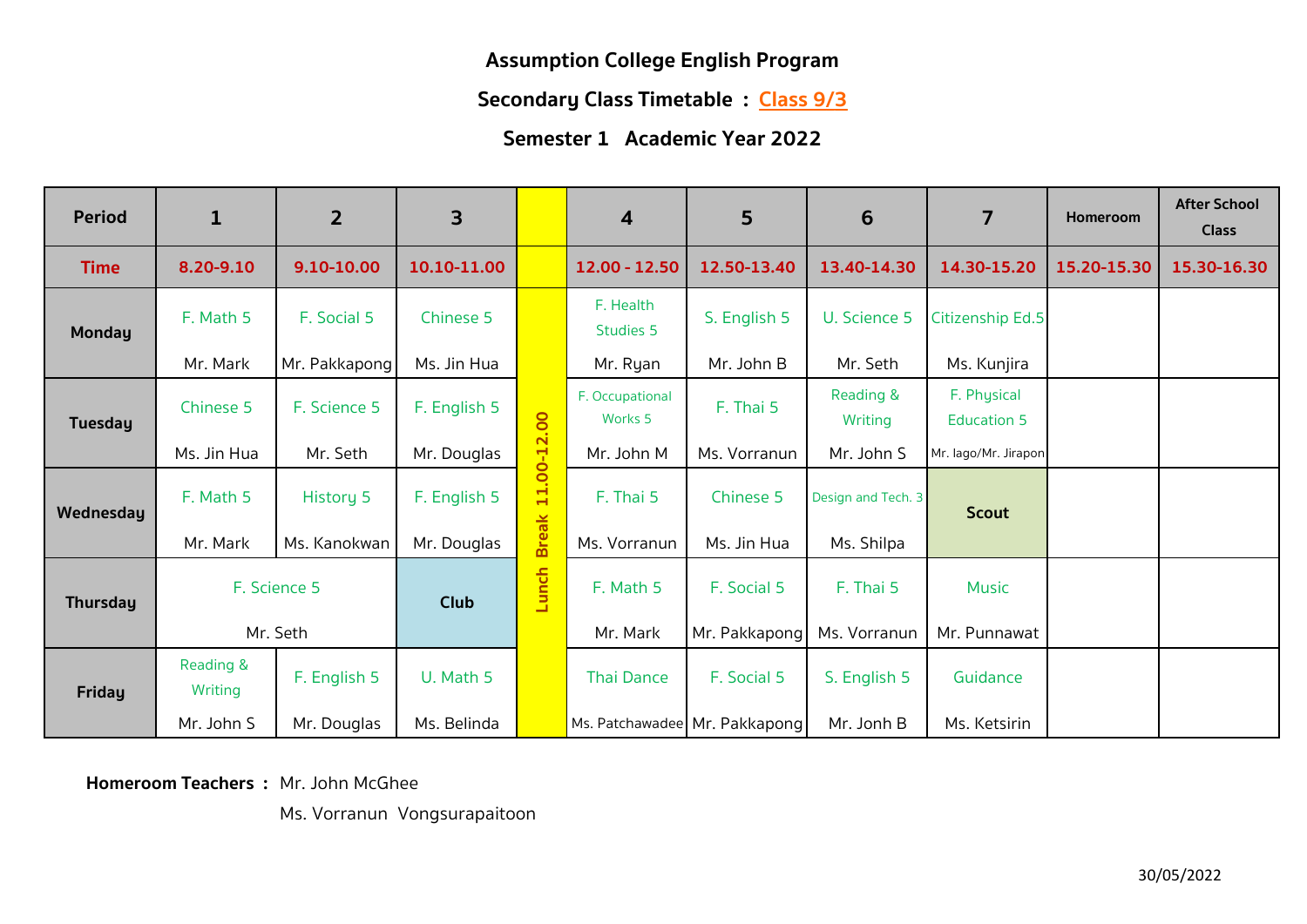**Secondary Class Timetable : Class 9/4**

## **Semester 1 Academic Year 2022**

| <b>Period</b>   | $\mathbf{1}$  | $\overline{2}$ | 3                |              | 4                    | 5                                     | 6                                 | $\overline{7}$ | <b>Homeroom</b> | <b>After School</b><br><b>Class</b> |
|-----------------|---------------|----------------|------------------|--------------|----------------------|---------------------------------------|-----------------------------------|----------------|-----------------|-------------------------------------|
| <b>Time</b>     | 8.20-9.10     | 9.10-10.00     | 10.10-11.00      |              | 12.00 - 12.50        | 12.50-13.40                           | 13.40-14.30                       | 14.30-15.20    | 15.20-15.30     | 15.30-16.30                         |
| <b>Monday</b>   | Chinese 5     | F. Thai 5      | F. English 5     |              | F. Social 5          | F. Health<br><b>Studies 5</b>         | <b>Music</b>                      | S. English 5   |                 |                                     |
|                 | Ms. Jin Hua   | Ms. Vorranun   | Mr. Douglas      |              | Mr. Pakkapong        | Mr. Ryan                              | Mr. Punnawat                      | Mr. John B     |                 |                                     |
| <b>Tuesday</b>  | F. Social 5   | F. Thai 5      | <b>History 5</b> |              | Reading &<br>Writing | F. Occupational<br>Works <sub>5</sub> | Design and Tech. 3                | Chinese 5      |                 |                                     |
|                 | Mr. Pakkapong | Ms. Vorranun   | Ms. Kanokwan     |              | Mr. John S           | Mr. John M                            | Ms. Shilpa                        | Ms. Jin Hua    |                 |                                     |
| Wednesday       | F. English 5  | F. Math 5      | F. Science 5     | 11.00-12.00  | <b>Thai Dance</b>    | Reading &<br>Writing                  | F. Thai 5                         | <b>Scout</b>   |                 |                                     |
|                 | Mr. Douglas   | Mr. Mark       | Mr. Seth         | <b>Break</b> | Ms. Patchawadee      | Mr. John S                            | Ms. Vorranun                      |                |                 |                                     |
| <b>Thursday</b> | U. Math 5     | F. Math 5      | Club             | Lunch        | U. Science 5         | Citizenship Ed.5                      | F. Physical<br><b>Education 5</b> | Chinese 5      |                 |                                     |
|                 | Ms. Belinda   | Mr. Mark       |                  |              | Mr. Seth             | Ms. Kunjira                           | Mr. lago/Mr. Jirapon              | Ms. Jin Hua    |                 |                                     |
| <b>Friday</b>   | F. Science 5  | F. Science 5   | F. Math 5        |              | Guidance             | S. English 5                          | F. English 5                      | F. Social 5    |                 |                                     |
|                 | Mr. Seth      | Mr. Seth       | Mr. Mark         |              | Ms. Ketsirin         | Mr. Jonh B                            | Mr. Douglas                       | Mr. Pakkapong  |                 |                                     |

**Homeroom Teachers :** Mr. John Barker

Ms. Patchawadee Visetwohan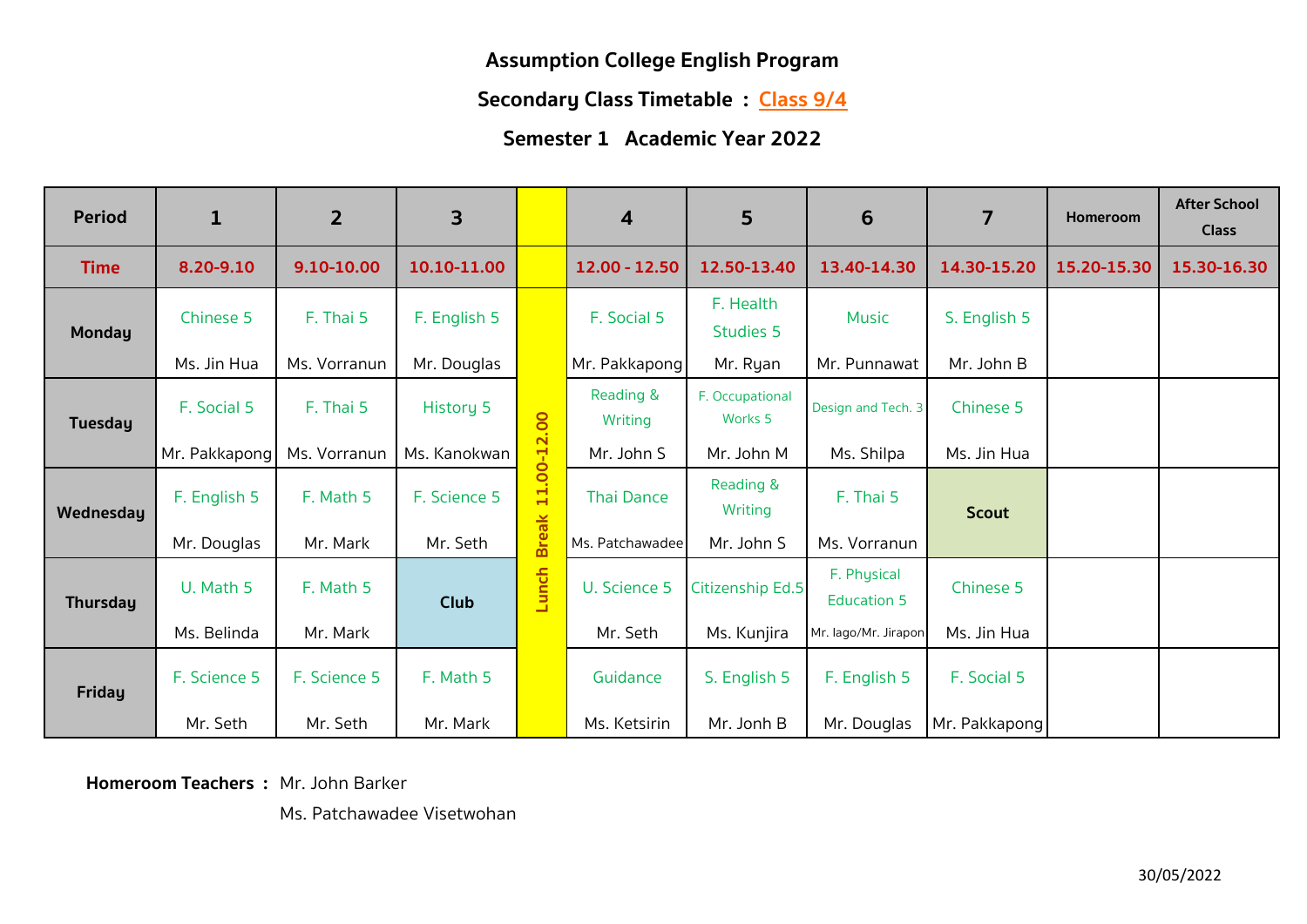#### **Secondary Class Timetable : Class 10/1**

## **Semester 1 Academic Year 2022**

| <b>Period</b>  | $\mathbf{1}$ | $\overline{2}$    | 3                              | $\overline{\mathbf{4}}$        |                                       | 5                                  | 6                                  | $\overline{7}$                            | Homeroom    | <b>After School</b><br><b>Class</b> |
|----------------|--------------|-------------------|--------------------------------|--------------------------------|---------------------------------------|------------------------------------|------------------------------------|-------------------------------------------|-------------|-------------------------------------|
| <b>Time</b>    | 8.20-9.10    | 9.10-10.00        | 10.10-11.00                    | 11.00-11.50                    |                                       | 12.50-13.40                        | 13.40-14.30                        | 14.30-15.20                               | 15.20-15.30 | 15.30-16.30                         |
| Monday         | Physics 1    |                   | F. Maths 1                     | History 1                      |                                       | F. Earth Stars<br>and Universe     | Eng. Reading -<br><b>Writing 1</b> | <b>Building</b><br><b>Problem Solving</b> |             |                                     |
|                |              | Ms. Geethulakshmi | Mr. Mahesh                     | Ms. Chalita                    |                                       | Mr. Matthew                        | Mr. John S                         | <b>Skills</b>                             |             |                                     |
| <b>Tuesday</b> | Biology 1    |                   | S. Maths 1                     | F. Social 1                    | $\circ$<br><u>ທ</u>                   | F. Art 1<br>(Music)                | Chemistry 1                        | Guidance                                  |             |                                     |
|                |              | Mr. Conor         | Mr. Mahesh                     | Ms. Chalita                    | $\mathbf{\Omega}$<br>$0 - 1$          | Mr. Punnawat                       | Mr. Michael L                      | Ms. Ketsirin                              |             |                                     |
| Wednesday      | F. Maths 1   | F. Maths 1        | F. Earth Stars<br>and Universe | F. Earth Stars<br>and Universe | S<br>$\blacksquare$<br>$\blacksquare$ | Biology 1                          | F. English 1                       | F. Health Studies<br>& Physical Ed. 1     |             |                                     |
|                | Mr. Mahesh   | Mr. Mahesh        | Mr. Matthew                    | Mr. Matthew                    | <b>Break</b>                          | Mr. Conor                          | Mr. Ian                            | Mr. Ryan                                  |             |                                     |
| Thursday       | Chemistry 1  |                   | <b>Club</b>                    | F. Thai 1                      | Lunch                                 | Thursday timetable                 |                                    | Military training                         |             |                                     |
|                |              | Mr. Michael L     |                                | Ms. Wanatchaporn               |                                       |                                    |                                    | <b>Student Affairs</b>                    |             |                                     |
| <b>Friday</b>  | F. English 1 | S. Maths 1        | <b>Database</b><br>Management  | F. Social 1                    |                                       | Eng. Reading -<br><b>Writing 1</b> | Physics 1                          | F. Thai 1                                 |             |                                     |
|                | Mr. lan      | Mr. Mahesh        | Ms Shilpa                      | Ms. Chalita                    |                                       | Mr. John S                         |                                    | Ms. Geethulakshmi   Ms. Wanatchaporn      |             |                                     |

**Homeroom Teachers :** Mr. Mahesh Kumar

Ms. Nanthaphorn Boonjaroen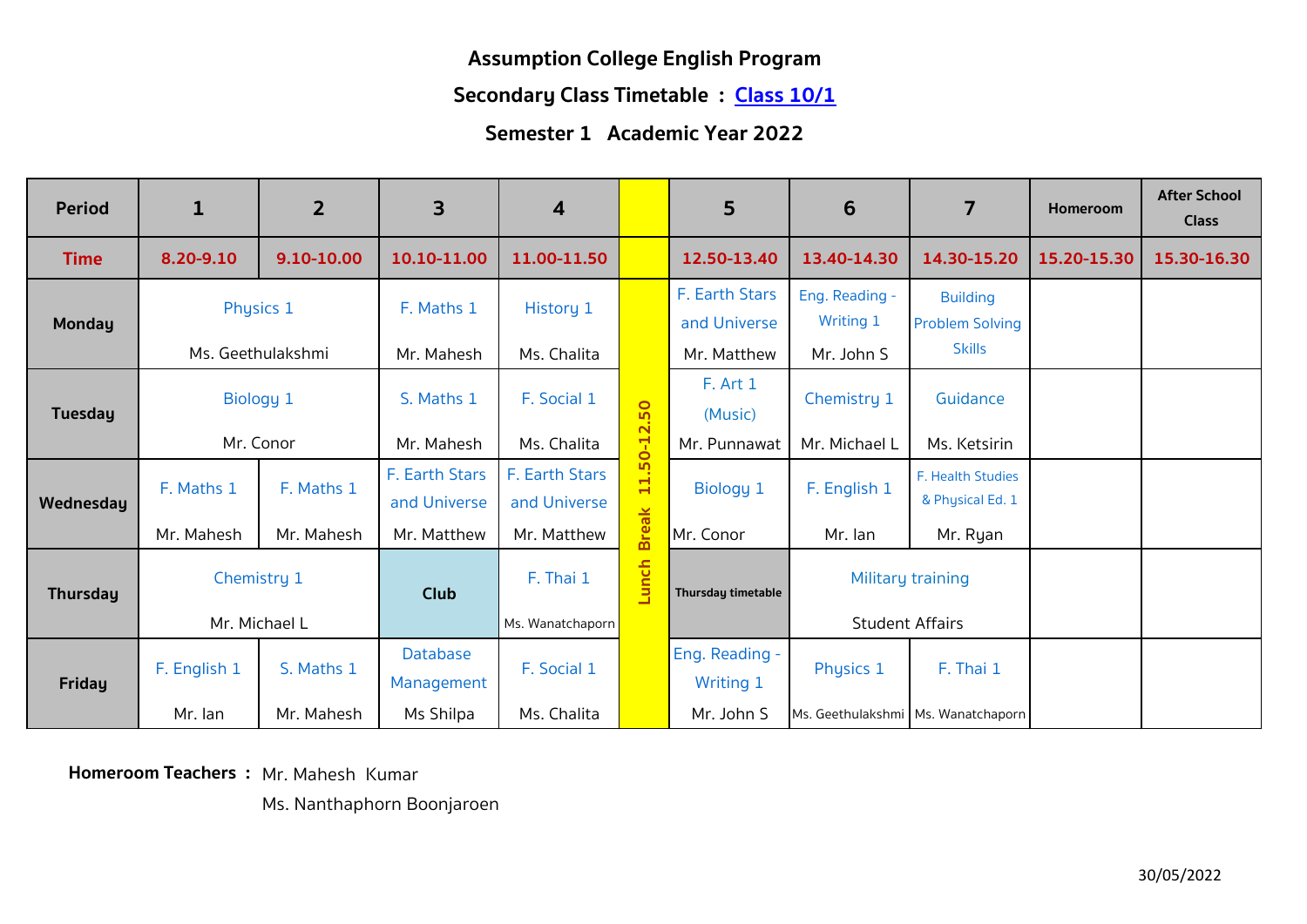#### **Secondary Class Timetable : Class 10/2**

### **Semester 1 Academic Year 2022**

| <b>Period</b>   | $\mathbf{1}$   | $\overline{2}$                | 3                 | 4                   |                               | $5\phantom{.}$              | 6                                  | $\overline{7}$             | <b>Homeroom</b> | <b>After School</b><br><b>Class</b> |
|-----------------|----------------|-------------------------------|-------------------|---------------------|-------------------------------|-----------------------------|------------------------------------|----------------------------|-----------------|-------------------------------------|
| <b>Time</b>     | 8.20-9.10      | 9.10-10.00                    | 10.10-11.00       | 11.00-11.50         |                               | 12.50-13.40                 | 13.40-14.30                        | 14.30-15.20                | 15.20-15.30     | 15.30-16.30                         |
| Monday          | F. Maths 1     | F. Thai 1                     | Physics 1         |                     |                               | History 1                   | F. English 1                       | <b>Building</b><br>Problem |                 |                                     |
|                 | Mr. Ricado     | Ms. Wanatchaporn              | Ms. Geethulakshmi |                     |                               | Ms. Chalita                 | Mr. Ian                            | <b>Solving Skills</b>      |                 |                                     |
| <b>Tuesday</b>  | S. Maths 1     | <b>Database</b><br>Management | F. Social 1       | F. Art 1<br>(Music) | 2.50                          | F. Earth Stars and Universe |                                    | Guidance                   |                 |                                     |
|                 | Mr. Mahesh     | Ms Shilpa                     | Ms. Chalita       | Mr. Punnawat        | $0 - 1$                       |                             | Mr. Matthew                        | Ms. Ketsirin               |                 |                                     |
|                 |                | Chemistry 1                   | Biology 1         |                     | S<br>$\div$<br>$\blacksquare$ | S. Maths 1                  | F. Health Studies                  | Eng. Reading -             |                 |                                     |
| Wednesday       |                |                               |                   |                     |                               |                             | & Physical Ed. 1                   | <b>Writing 1</b>           |                 |                                     |
|                 |                | Mr. Michael L                 |                   | Mr. Conor           | <b>Break</b>                  | Mr. Mahesh                  | Mr. Ryan                           | Mr. John S                 |                 |                                     |
|                 | F. Earth Stars | F. Social 1                   |                   | Chemistry 1         |                               |                             |                                    | Military training          |                 |                                     |
| <b>Thursday</b> | and Universe   |                               | <b>Club</b>       |                     | Lunch                         | Thursday timetable          |                                    |                            |                 |                                     |
|                 | Mr. Matthew    | Ms. Chalita                   |                   | Mr. Michael L       |                               |                             | <b>Student Affairs</b>             |                            |                 |                                     |
| <b>Friday</b>   | Biology 1      | F. Maths 1                    | F. Thai 1         | S. Maths 1          |                               | F. English 1                | Eng. Reading -<br><b>Writing 1</b> | Physics 1                  |                 |                                     |
|                 | Mr. Conor      | Mr. Ricado                    | Ms. Wanatchaporn  | Mr. Mahesh          |                               | Mr. lan                     | Mr. John S                         | Ms. Geethulakshmi          |                 |                                     |

**Homeroom Teachers :** Mr. Ricado Da Silva

Ms. Chalita Jinuntuya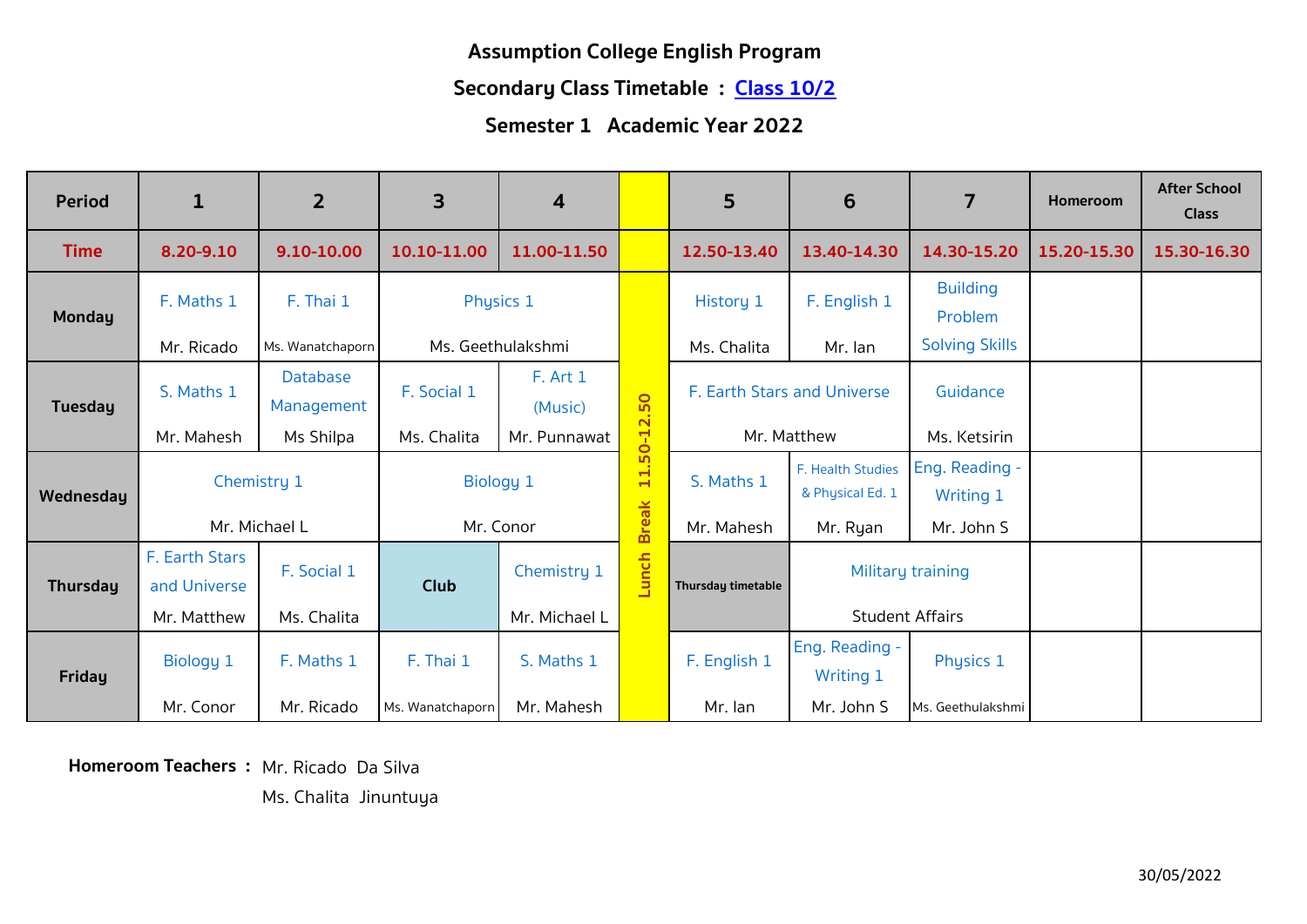#### **Secondary Class Timetable : Class 10/3**

## **Semester 1 Academic Year 2022**

| <b>Period</b>   | $\mathbf{1}$            | $\overline{2}$                 | $\overline{\mathbf{3}}$ | 4                 |                                      | 5                                     | 6                                  | 7                                  | <b>Homeroom</b> | <b>After School</b><br><b>Class</b> |
|-----------------|-------------------------|--------------------------------|-------------------------|-------------------|--------------------------------------|---------------------------------------|------------------------------------|------------------------------------|-----------------|-------------------------------------|
| <b>Time</b>     | 8.20-9.10               | 9.10-10.00                     | 10.10-11.00             | 11.00-11.50       |                                      | 12.50-13.40                           | 13.40-14.30                        | 14.30-15.20                        | 15.20-15.30     | 15.30-16.30                         |
| <b>Monday</b>   | F. Thai 1               | S. Maths 1                     | Chemistry 1             |                   |                                      | F. English 1                          | History 1                          | <b>Building</b><br>Problem         |                 |                                     |
|                 | Ms. Wanatchaporn        | Mr. Mahesh                     | Mr. Michael L           |                   |                                      | Mr. lan                               | Ms. Chalita                        | <b>Solving Skills</b>              |                 |                                     |
| Tuesday         | F. Thai 1<br>S. Maths 1 |                                | <b>Biology 1</b>        |                   | 50<br>$\overline{\mathbf{N}}$        | F. Maths 1                            | <b>F.</b> Art 1<br>(Music)         | Guidance                           |                 |                                     |
|                 | Ms. Wanatchaporn        | Mr. Mahesh                     | Mr. Conor               |                   | $0 - 1$                              | Mr. Ricado                            | Mr. Punnawat                       | Ms. Ketsirin                       |                 |                                     |
| Wednesday       | F. Maths 1              | F. Social 1                    | Physics 1               |                   | <u>ທ</u><br>$\div$<br>$\blacksquare$ | F. Health Studies<br>& Physical Ed. 1 | Eng. Reading -<br><b>Writing 1</b> | F. English 1                       |                 |                                     |
|                 | Mr. Ricado              | Ms. Chalita                    |                         | Ms. Geethulakshmi | <b>Break</b>                         | Mr. Ryan                              | Mr. John S                         | Mr. lan                            |                 |                                     |
| <b>Thursday</b> | F. Social 1             | F. Earth Stars<br>and Universe | <b>Club</b>             | Biology 1         | Lunch                                | Thursday timetable                    | Military training                  |                                    |                 |                                     |
|                 | Ms. Chalita             | Mr. Matthew                    |                         | Mr. Conor         |                                      |                                       | <b>Student Affairs</b>             |                                    |                 |                                     |
| <b>Friday</b>   | S. Maths 1              | <b>Database</b><br>Management  | Physics 1               | Chemistry 1       |                                      | F. Earth Stars and Universe           |                                    | Eng. Reading -<br><b>Writing 1</b> |                 |                                     |
|                 | Mr. Mahesh              | Ms Shilpa                      | Ms. Geethulakshmi       | Mr. Michael L     |                                      |                                       | Mr. Matthew                        | Mr. John S                         |                 |                                     |

**Homeroom Teachers :** Mr. John Stillie

Ms. Wanatchaporn Thawornsomsuk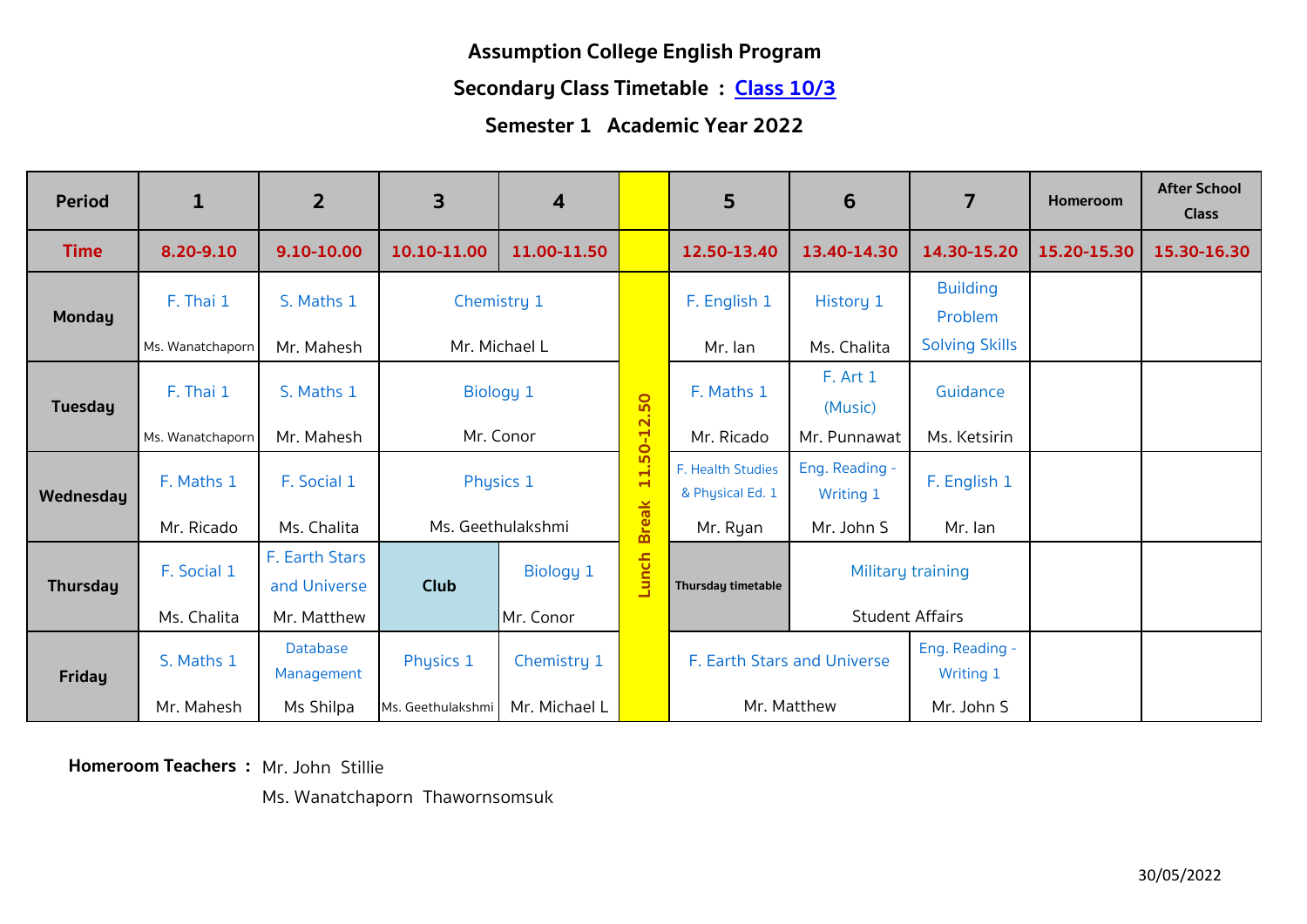# **Secondary Class Timetable : Class 11/1**

## **Semester 1 Academic Year 2022**

#### **(Health Science / Engineering and Digital Technology)**

| <b>Period</b>  | $\mathbf{1}$     | $\overline{2}$    | 3                                     | $\boldsymbol{4}$  |                   | 5               | 6                                  | $\overline{7}$ | <b>Homeroom</b> | <b>After School</b><br><b>Class</b> |
|----------------|------------------|-------------------|---------------------------------------|-------------------|-------------------|-----------------|------------------------------------|----------------|-----------------|-------------------------------------|
| <b>Time</b>    | 8.20-9.10        | 9.10-10.00        | 10.10-11.00                           | 11.00-11.50       |                   | 12.50-13.40     | 13.40-14.30                        | 14.30-15.20    | 15.20-15.30     | 15.30-16.30                         |
| <b>Monday</b>  | <b>Biology 2</b> |                   | F. Thai 3                             | S. Math 3         |                   | <b>Tutoring</b> |                                    |                |                 |                                     |
|                | Mr. Conor        |                   | Ms. Wanatchaporn                      | Mr. Patrick       |                   |                 | <b>SAT / IELTS</b>                 |                |                 |                                     |
| <b>Tuesday</b> |                  |                   | F. Math 3                             |                   |                   | F. Social 3     | Eng. Reading -                     | Computer       |                 |                                     |
|                | Chemistry 2      |                   |                                       | <b>Physics 2</b>  | 2.50              |                 | <b>Writing 3</b>                   | Programming    |                 |                                     |
|                | Mr. Michael L    |                   | Mr. Patrick                           | Ms. Geethulakshmi | $0 - 1$           | Ms. Kunjira     | Mr. Stephen                        | Ms. Shilpa     |                 |                                     |
|                | F. Math 3        | S. Math 3         | F. Art 3                              | F. Social 3       | 5<br>$\mathbf{1}$ |                 | <b>Health Science/ Engineering</b> |                |                 |                                     |
| Wednesday      |                  | (Art)             |                                       |                   |                   |                 | F. English 3                       |                |                 |                                     |
|                | Mr. Patrick      | Mr. Patrick       | Ms. Nanthaphorn                       | Ms. Kunjira       | <b>Break</b>      | Module          |                                    | Mr. Exaviour   |                 |                                     |
|                | Eng. Reading -   | <b>Physics 2</b>  |                                       | <b>Physics 2</b>  |                   | <b>STEM</b>     | Volunteer                          | Guidance       |                 |                                     |
| Thursday       | <b>Writing 3</b> |                   | <b>Club</b>                           |                   | Lunch             |                 |                                    |                |                 |                                     |
|                | Mr. Stephen      | Ms. Geethulakshmi |                                       | Ms. Geethulakshmi |                   | Ms. Shilpa      | <b>Student Affairs</b>             | Ms. Ketsirin   |                 |                                     |
| Friday         | S. Math 3        | Chemistry 2       | F. Health Studies<br>& Physical Ed. 3 | F. Thai 3         |                   | History 3       | <b>Biology 2</b>                   | F. English 3   |                 |                                     |
|                | Mr. Patrick      | Mr. Michael L     | Mr. Ryan                              | Ms. Wanatchaporn  |                   | Ms. Kunjira     | Mr. Conor                          | Mr. Exaviour   |                 |                                     |

**Homeroom Teachers :** Mr. Conor Melvin

Ms. Kanokwan Wongsom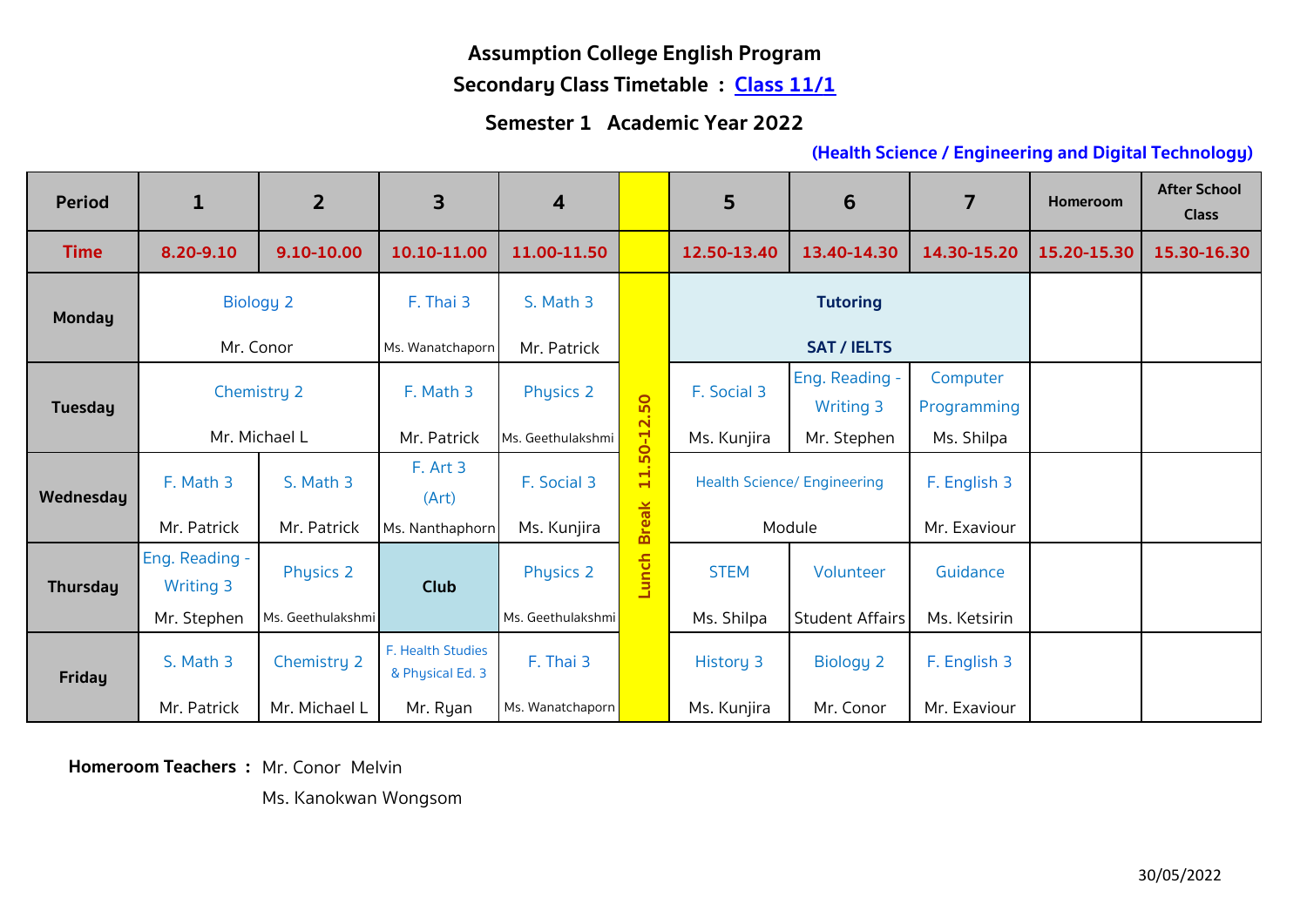# **Assumption College English Program Secondary Class Timetable : Class 11/2**

#### **Semester 1 Academic Year 2022**

#### **( Business Administration & Communication and Digital Arts)**

| <b>Period</b>   | $\mathbf{1}$                                      | $\overline{2}$                                                                                                  | $\overline{\mathbf{3}}$                                                                                                            | 4                                                                     |                                                               | 5                                                       | 6                                   | $\overline{7}$                                     | Homeroom    | <b>After School</b><br><b>Class</b> |
|-----------------|---------------------------------------------------|-----------------------------------------------------------------------------------------------------------------|------------------------------------------------------------------------------------------------------------------------------------|-----------------------------------------------------------------------|---------------------------------------------------------------|---------------------------------------------------------|-------------------------------------|----------------------------------------------------|-------------|-------------------------------------|
| <b>Time</b>     | 8.20-9.10                                         | 9.10-10.00                                                                                                      | 10.10-11.00                                                                                                                        | 11.00-11.50                                                           |                                                               | 12.50-13.40                                             | 13.40-14.30                         | 14.30-15.20                                        | 15.20-15.30 | 15.30-16.30                         |
| <b>Monday</b>   | <b>Eng for Academic</b><br>Purposes 2             | F. English 3                                                                                                    | S. Math 3                                                                                                                          | F. Thai 3                                                             |                                                               |                                                         | <b>Tutoring</b>                     |                                                    |             |                                     |
|                 | Mr. Stephen                                       | Mr. Exaviour                                                                                                    | Mr. Patrick                                                                                                                        | Ms. Wanatchaporn                                                      |                                                               |                                                         | <b>SAT / IELTS</b>                  |                                                    |             |                                     |
| <b>Tuesday</b>  | F. Math 3                                         | F. Thai 3                                                                                                       | <b>Product Design and</b><br><b>Advertisement Media</b>                                                                            | Eng. Reading -<br><b>Writing 3</b>                                    |                                                               | S. Math 3                                               | F. Social 3                         | F. Art 3<br>(Art)                                  |             |                                     |
|                 | Mr. Patrick                                       | Ms. Wanatchaporn                                                                                                | Ms. Shilpa                                                                                                                         | Mr. Stephen                                                           |                                                               | Mr. Patrick                                             | Ms. Kunjira                         | Ms. Nanthaphorn                                    |             |                                     |
| Wednesday       | Eng. Reading -<br><b>Writing 3</b><br>Mr. Stephen | <b>Mathematics for</b><br><b>Business</b><br>Mr. Marcin<br><b>Business room</b><br><b>Drawing</b><br>(Com-Arts) | F. Math 3<br>Mr. Patrick                                                                                                           | <b>Product Design and</b><br><b>Advertisement Media</b><br>Ms. Shilpa | $0 - 12.50$<br>$\overline{5}$<br>$\mathbf{H}$<br><b>Break</b> | <b>Business Admin / Communication</b><br>Arts<br>Module |                                     | <b>Eng Listening-</b><br>Speaking 2<br>Mr. Stephen |             |                                     |
| <b>Thursday</b> | F. English 3<br>Mr.Exaviour                       | Ms. Nanthaphorn<br><b>Eng for Academic</b><br>Purposes 2<br>Mr. Stephen                                         | <b>Club</b>                                                                                                                        | F. Social 3<br>Ms. Kunjira                                            | Lunch                                                         | Legal Principle in<br>Daily Life<br>Ms. Chalita         | Volunteer<br><b>Student Affairs</b> | Guidance<br>Ms. Ketsirin                           |             |                                     |
| <b>Friday</b>   | Computer<br>Programming<br>Ms. Shilpa             | Legal Principle in<br><b>Daily Life</b><br>Ms. Chalita                                                          | <b>Mathematics for</b><br><b>Business</b><br>Mr. Marcin<br><b>Business room</b><br><b>Drawing</b><br>(Com-Arts)<br>Ms. Nanthaphorn | <b>Eng Listening-</b><br>Speaking 2<br>Mr. Stephen                    |                                                               | S. Math 3<br>Mr. Patrick                                | <b>History 3</b><br>Ms. Kunjira     | F. Health Studies &<br>Physical Ed. 3<br>Mr. Ryan  |             |                                     |

**Homeroom Teachers : Mr. Patrick Clinton** 

Mr. Weeraphat Boonkob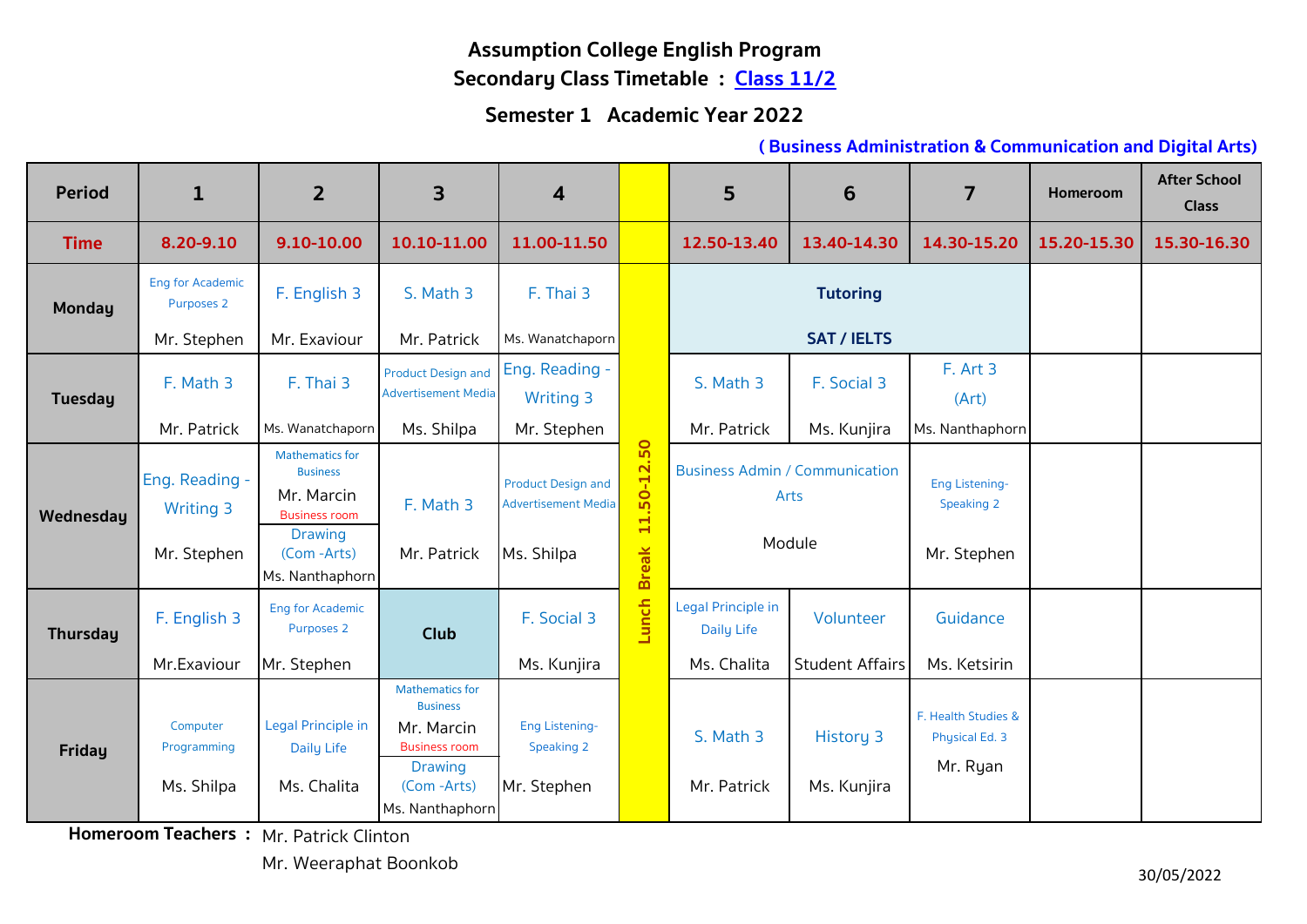#### **Secondary Class Timetable : Class 12/1**

#### **Semester 1 Academic Year 2022**

#### **(Health Science / Engineering and Digital Technology)**

| <b>Period</b>   | $\mathbf{1}$      | $\overline{2}$ | 3                                     | $\overline{\mathbf{4}}$ |                                           | 5                                 | 6                                  | $\overline{7}$     | Homeroom    | <b>After School</b><br><b>Class</b> |
|-----------------|-------------------|----------------|---------------------------------------|-------------------------|-------------------------------------------|-----------------------------------|------------------------------------|--------------------|-------------|-------------------------------------|
| <b>Time</b>     | 8.20-9.10         | 9.10-10.00     | 10.10-11.00                           | 11.00-11.50             |                                           | 12.50-13.40                       | 13.40-14.30                        | 14.30-15.20        | 15.20-15.30 | 15.30-16.30                         |
| <b>Monday</b>   | Chemistry 4       |                | F. Thai 5                             | S. Maths 5              |                                           | F. Art 5<br>(Thai Dance)          | Eng. Reading -<br><b>Writing 5</b> | F. Social 5        |             |                                     |
|                 | Mr. Michael L     |                | Mr. Kantakarn                         | Mr. Mark                |                                           | Ms. Patchawadee                   | Mr. Douglas                        | Mr. Chin           |             |                                     |
| <b>Tuesday</b>  | S. Maths 5        | F. Social 5    | F. Health Studies &<br>Physical Ed. 5 | Chemistry 4             | 50<br>$\overline{\mathbf{N}}$<br>$50 - 1$ |                                   | <b>Health Science/Engineering</b>  |                    |             |                                     |
|                 | Mr. Mark          | Mr. Chin       | Mr. Ryan                              | Mr. Michael L           |                                           |                                   | Module                             | Mr. Mahesh         |             |                                     |
|                 | <b>Biology 4</b>  |                | F. Thai 5                             | F. Occupational         | H<br>$\blacksquare$                       | Guidance                          | F. English 5                       | Citizenship        |             |                                     |
| Wednesday       |                   |                |                                       | Works 1                 |                                           |                                   |                                    | <b>Education 3</b> |             |                                     |
|                 | Mr. Conor         |                | Mr. Kantakarn                         | Mr. John M              | <b>Break</b>                              | Ms. Ketsirin<br>Mr. Exaviour      |                                    | Mr. Chin           |             |                                     |
| <b>Thursday</b> | <b>Physics 4</b>  | F. Maths 5     | <b>Club</b>                           | F. English 5            | unch<br>⊐                                 | <b>Thursday timetable</b>         |                                    |                    |             |                                     |
|                 | Ms. Geethulakshmi | Mr. Mahesh     |                                       | Mr. Exaviour            |                                           |                                   |                                    |                    |             |                                     |
| <b>Friday</b>   | Physics 4         |                | Eng. Reading -<br><b>Writing 5</b>    | Biology 4               |                                           | <b>Health Science/Engineering</b> |                                    | S. Maths 5         |             |                                     |
|                 | Ms. Geethulakshmi |                | Mr. Douglas                           | Mr.Conor                |                                           | Module                            |                                    | Mr. Mark           |             |                                     |

**Homeroom Teachers :** Ms.Geethulakshmi Kolanghat

Mr. Kantakarn Uttiya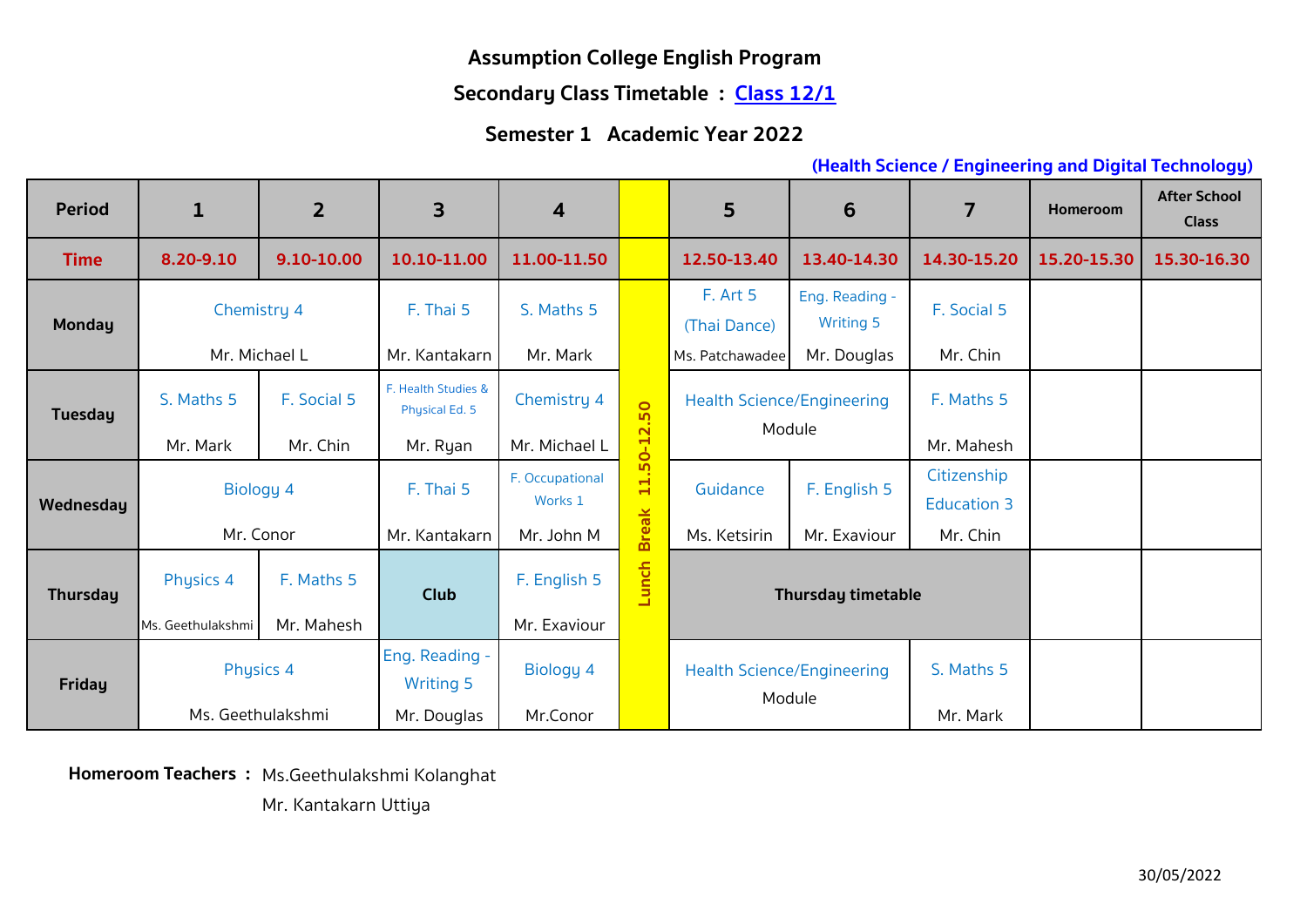#### **Secondary Class Timetable : Class 12/2**

#### **Semester 1 Academic Year 2022**

#### **(Health Science / Engineering and Digital Technology)**

| <b>Period</b>   | $\mathbf{1}$      | $\overline{2}$  | 3                                 | $\overline{\mathbf{4}}$                                     |                           | 5                                           | 6                        | $\overline{7}$   | <b>Homeroom</b> | <b>After School</b><br><b>Class</b> |
|-----------------|-------------------|-----------------|-----------------------------------|-------------------------------------------------------------|---------------------------|---------------------------------------------|--------------------------|------------------|-----------------|-------------------------------------|
| <b>Time</b>     | 8.20-9.10         | 9.10-10.00      | 10.10-11.00                       | 11.00-11.50                                                 |                           | 12.50-13.40                                 | 13.40-14.30              | 14.30-15.20      | 15.20-15.30     | 15.30-16.30                         |
| <b>Monday</b>   | F. Thai 5         | S. Maths 5      | Citizenship<br><b>Education 3</b> | F. Maths 5                                                  |                           | Biology 4                                   | F. Art 5<br>(Thai Dance) | F. English 5     |                 |                                     |
|                 | Mr. Kantakarn     | Mr. Mark        | Mr. Chin                          | Mr. Mahesh                                                  |                           | Mr.Conor                                    | Ms. Patchawadee          | Mr. Exaviour     |                 |                                     |
| Tuesday         | Physics 4         |                 | F. Thai 5                         | F. Health Studies &<br>Physical Ed. 5                       | 50                        | <b>Health Science/Engineering</b><br>Module |                          | F. Social 5      |                 |                                     |
|                 | Ms. Geethulakshmi |                 | Mr. Kantakarn                     | Mr. Ryan                                                    | $\overline{N}$<br>$0 - 1$ |                                             |                          | Mr. Chin         |                 |                                     |
|                 | Physics 4         | F. Occupational |                                   | <u>ທ</u><br>$\blacksquare$<br>Chemistry 4<br>$\blacksquare$ |                           | Guidance                                    | S. Maths 5               | Eng. Reading -   |                 |                                     |
| Wednesday       | Works 1           |                 |                                   |                                                             |                           |                                             |                          | <b>Writing 5</b> |                 |                                     |
|                 | Ms. Geethulakshmi | Mr. John M      | Mr. Michael L                     |                                                             | <b>Break</b>              | Ms. Ketsirin                                | Mr. Mark                 | Mr. Douglas      |                 |                                     |
|                 | F. Maths 5        | F. English 5    |                                   | Eng. Reading -                                              |                           |                                             |                          |                  |                 |                                     |
| <b>Thursday</b> |                   |                 | <b>Club</b>                       | <b>Writing 5</b>                                            | Lunch                     | <b>Thursday timetable</b>                   |                          |                  |                 |                                     |
|                 | Mr. Mahesh        | Mr. Exaviour    |                                   | Mr. Douglas                                                 |                           |                                             |                          |                  |                 |                                     |
| <b>Friday</b>   | Chemistry 4       |                 | Biology 4                         | S. Maths 5                                                  |                           | <b>Health Science/Engineering</b>           |                          | F. Social 5      |                 |                                     |
|                 | Mr. Michael L     |                 | Mr. Conor                         | Mr. Mark                                                    |                           |                                             | Module                   | Mr. Chin         |                 |                                     |

**Homeroom Teachers :** Mr.Michael Lams

Ms. Ketsirin Phoonsawat